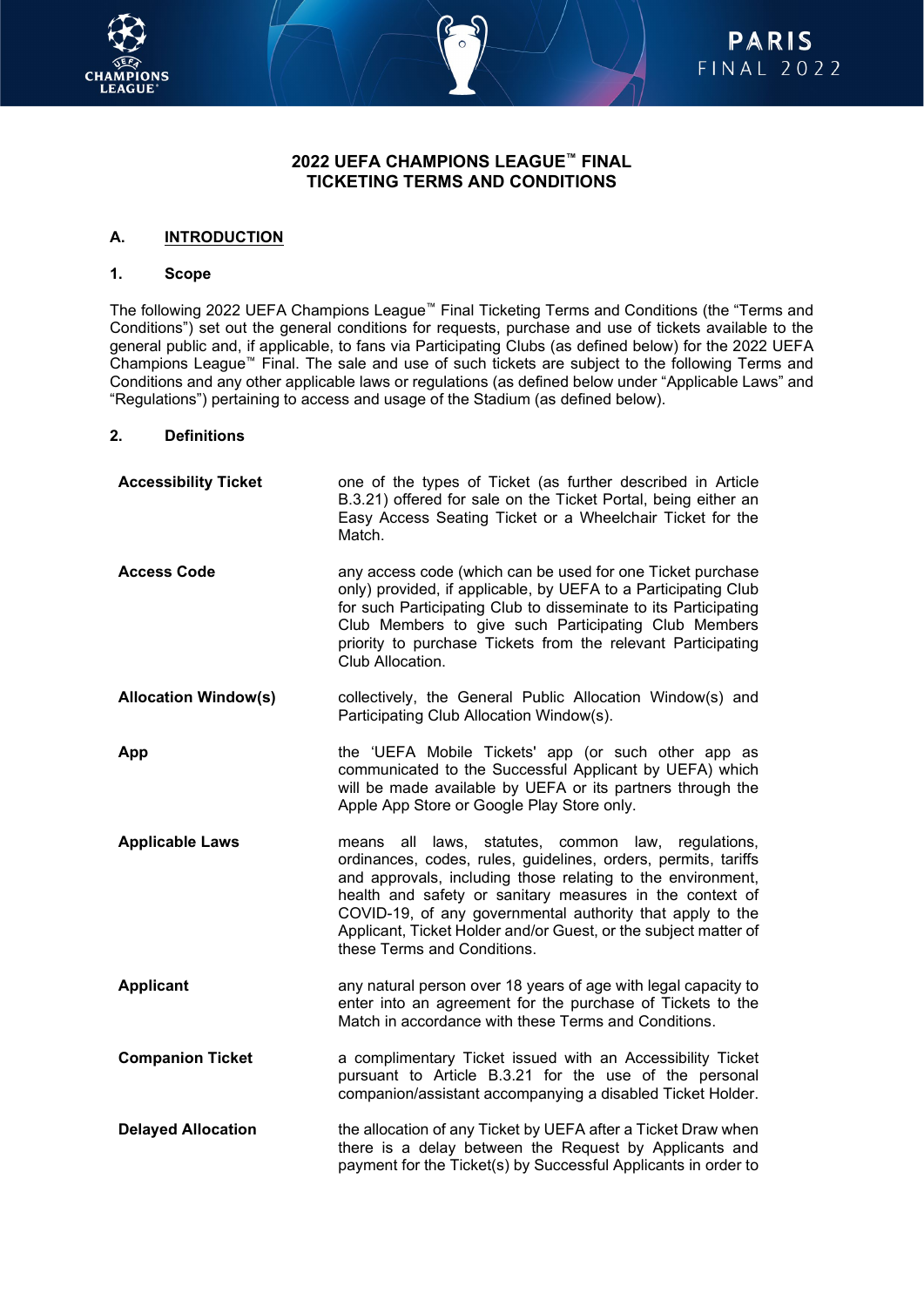|                                                      | facilitate the Ticket Draw and identify the Successful<br>Applicant.                                                                                                                                                                                                                                                                                                 |
|------------------------------------------------------|----------------------------------------------------------------------------------------------------------------------------------------------------------------------------------------------------------------------------------------------------------------------------------------------------------------------------------------------------------------------|
| <b>Easy-Access Seating</b><br><b>Ticket</b>          | a Ticket for a disabled person who does not use a wheelchair<br>but requires seating with easy access that is close to<br>accessible amenities in the Stadium.                                                                                                                                                                                                       |
| <b>FCFS Basis</b>                                    | where a Ticket is made available by UEFA from time to time<br>on a first-come-first-served basis.                                                                                                                                                                                                                                                                    |
| <b>General Public Allocation</b>                     | collectively, the Tickets allocated by UEFA to the general<br>public which are on sale during the General Public Allocation<br>Window(s).                                                                                                                                                                                                                            |
| <b>General Public Allocation</b><br>Window(s)        | any window(s) specified by UEFA in which an Applicant may<br>apply for a General Public Allocation Ticket via the Ticket<br>Portal in accordance with Article B.3.6.a.                                                                                                                                                                                               |
| Guest (if applicable)                                | an individual accompanying the Successful Applicant to the<br>Match to whom Tickets may be transferred in accordance with<br>these Terms and Conditions and whose details were provided<br>on the Ticket Portal during the purchase process in<br>accordance with these Terms and Conditions.                                                                        |
| <b>Host Association</b>                              | the Fédération Française de Football, with its registered office<br>at 87, Boulevard de Grenelle, 75738 Paris Cedex 15, France,<br>which is responsible for the organisation and staging of the<br>Match in France. For the avoidance of doubt, the Host<br>Association is deemed to be the "organiser" of the Match<br>under the applicable law.                    |
| <b>Host City</b>                                     | Paris, France.                                                                                                                                                                                                                                                                                                                                                       |
|                                                      |                                                                                                                                                                                                                                                                                                                                                                      |
| <b>Host Territory</b>                                | France.                                                                                                                                                                                                                                                                                                                                                              |
| Match/2022 UEFA<br>Champions League™ Final           | the 2022 UEFA Champions League™ Final due to be held at<br>the Stadium on 28 May 2022 (or on such other date/location<br>as notified by UEFA).                                                                                                                                                                                                                       |
| <b>Participating Club</b>                            | the relevant club, qualified for and participating in the 2022<br>UEFA Champions League <sup>™</sup> Final.                                                                                                                                                                                                                                                          |
| <b>Participating Club</b><br><b>Allocation</b>       | collectively, the Tickets allocated by UEFA to the Participating<br>Clubs which are, if applicable, on sale during the Participating<br>Club Allocation Window(s) in accordance with Article B.3.6.b.                                                                                                                                                                |
| <b>Participating Club</b><br><b>Allocation Rules</b> | a rule or set of rules defined and applied by the Participating<br>Clubs to, if applicable, allocate Tickets under these Terms and<br>Conditions to its supporters which may include the<br>requirement to be a Participating Club Member and/or<br>possess an Access Code (as communicated to the<br>Participating Club Member by the relevant Participating Club). |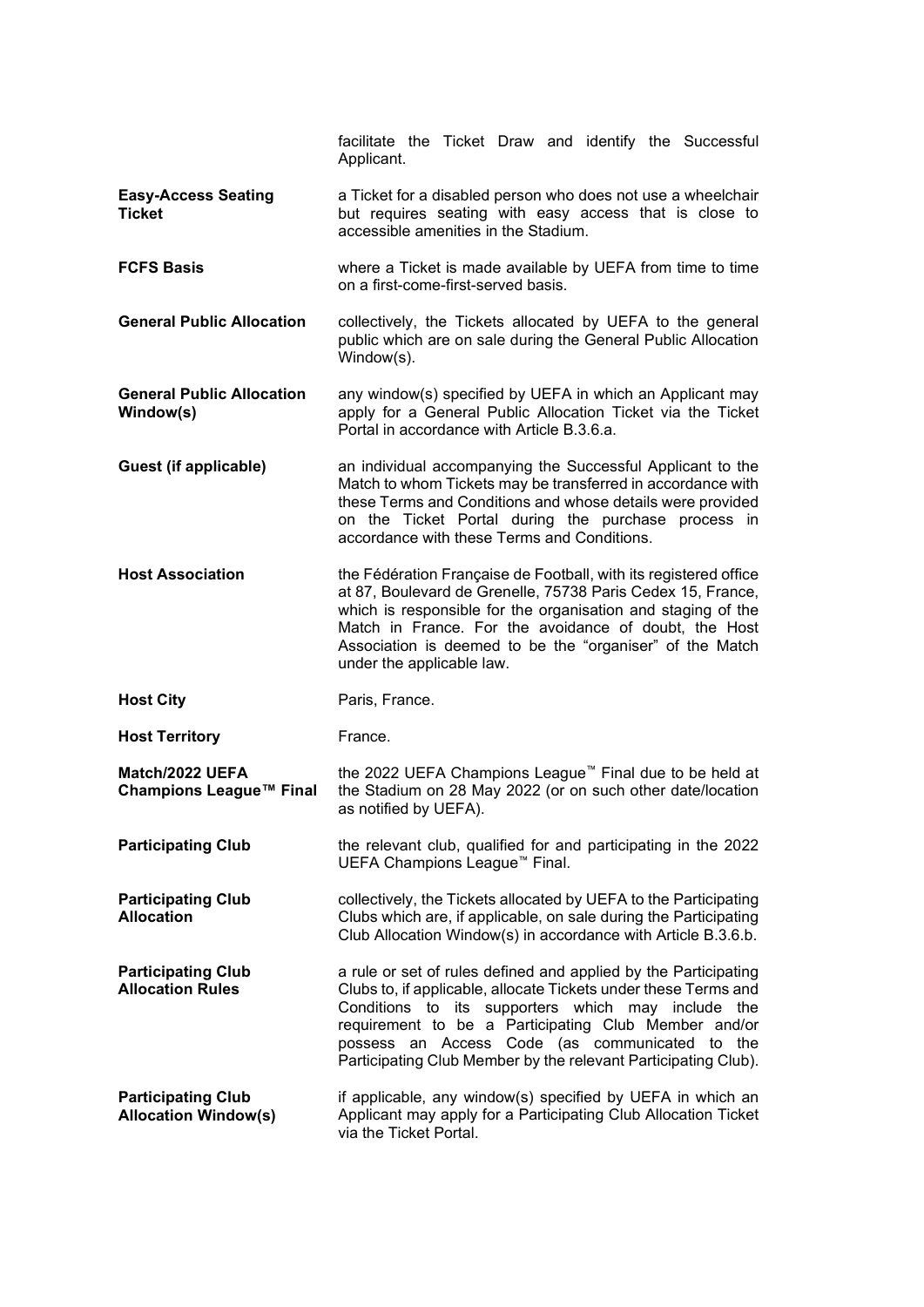| <b>Participating Club Member</b> | an official fan club member of a Participating Club as specified<br>by the applicable Participating Club.                                                                                                                                                                                                                                                                                                                                               |
|----------------------------------|---------------------------------------------------------------------------------------------------------------------------------------------------------------------------------------------------------------------------------------------------------------------------------------------------------------------------------------------------------------------------------------------------------------------------------------------------------|
| <b>Price Categories</b>          | the price categories of the Tickets from time to time as<br>determined by UEFA (and "Price Category" shall be<br>construed accordingly).                                                                                                                                                                                                                                                                                                                |
| <b>Purchase Notification</b>     | the notification of the Request confirming the allocation of<br>such Ticket(s) indicated in such Purchase Notification, as sent<br>by UEFA to the email address provided by the Applicant<br>during the purchase process on the Ticket Portal.                                                                                                                                                                                                          |
| <b>Purchase Price</b>            | the total purchase price for the Ticket(s) selected by the<br>Applicant, inclusive of the shipping/delivery fee (if applicable)<br>and all relevant taxes.                                                                                                                                                                                                                                                                                              |
| <b>Refund Policy</b>             | the refund policy of UEFA as applicable from time to time<br>which is available for review on the Ticket Portal at<br>https://ticketingdocs.page.link/uclf22-refund policy-eng                                                                                                                                                                                                                                                                          |
| <b>Regulations</b>               | without limitation, the terms of the following:                                                                                                                                                                                                                                                                                                                                                                                                         |
|                                  | Stadium Rules; and/or                                                                                                                                                                                                                                                                                                                                                                                                                                   |
|                                  | UEFA and the Host Association's statutes and<br>regulations applicable for the Match.                                                                                                                                                                                                                                                                                                                                                                   |
| <b>Restricted View Ticket</b>    | one of the types of Tickets which may be offered for sale on<br>the Ticket Portal by UEFA, being a Ticket for the Match which<br>has a restricted view of the pitch.                                                                                                                                                                                                                                                                                    |
| <b>Request</b>                   | the offer, in the form required on the Ticket Portal, made by an<br>Applicant for Ticket(s) to the 2022 UEFA Champions League <sup>™</sup><br>Final in accordance with these Terms and Conditions. For the<br>avoidance of doubt, a Request does not create a binding<br>agreement between UEFA and the Applicant unless the<br>requested Ticket(s) have been successfully allocated and the<br>Request has been accepted in accordance with Article 5. |
| <b>Simultaneous Allocation</b>   | the allocation of any Ticket by UEFA on a FCFS Basis when<br>there is no delay between the Request, the identity of the<br>Successful Applicant and payment for the Ticket(s).                                                                                                                                                                                                                                                                          |
| <b>Single Ticket</b>             | one of the types of Tickets offered for sale on the Ticket Portal,<br>being a Ticket for the Match.                                                                                                                                                                                                                                                                                                                                                     |
| <b>Stadium</b>                   | the entire premises of the Stade de France, 93200 Saint-<br>Denis, France at which the Match is scheduled to be held,<br>including all areas which require a Ticket (or hospitality pass,<br>if applicable) to gain access.                                                                                                                                                                                                                             |
| <b>Stadium Owner</b>             | the owner of the Stadium and any operator or lessee of the<br>Stadium.                                                                                                                                                                                                                                                                                                                                                                                  |
| <b>Stadium Rules</b>             | the Stadium Rules as applicable to the Match which can be<br>accessed at:                                                                                                                                                                                                                                                                                                                                                                               |
|                                  | www.uefa.com/paris                                                                                                                                                                                                                                                                                                                                                                                                                                      |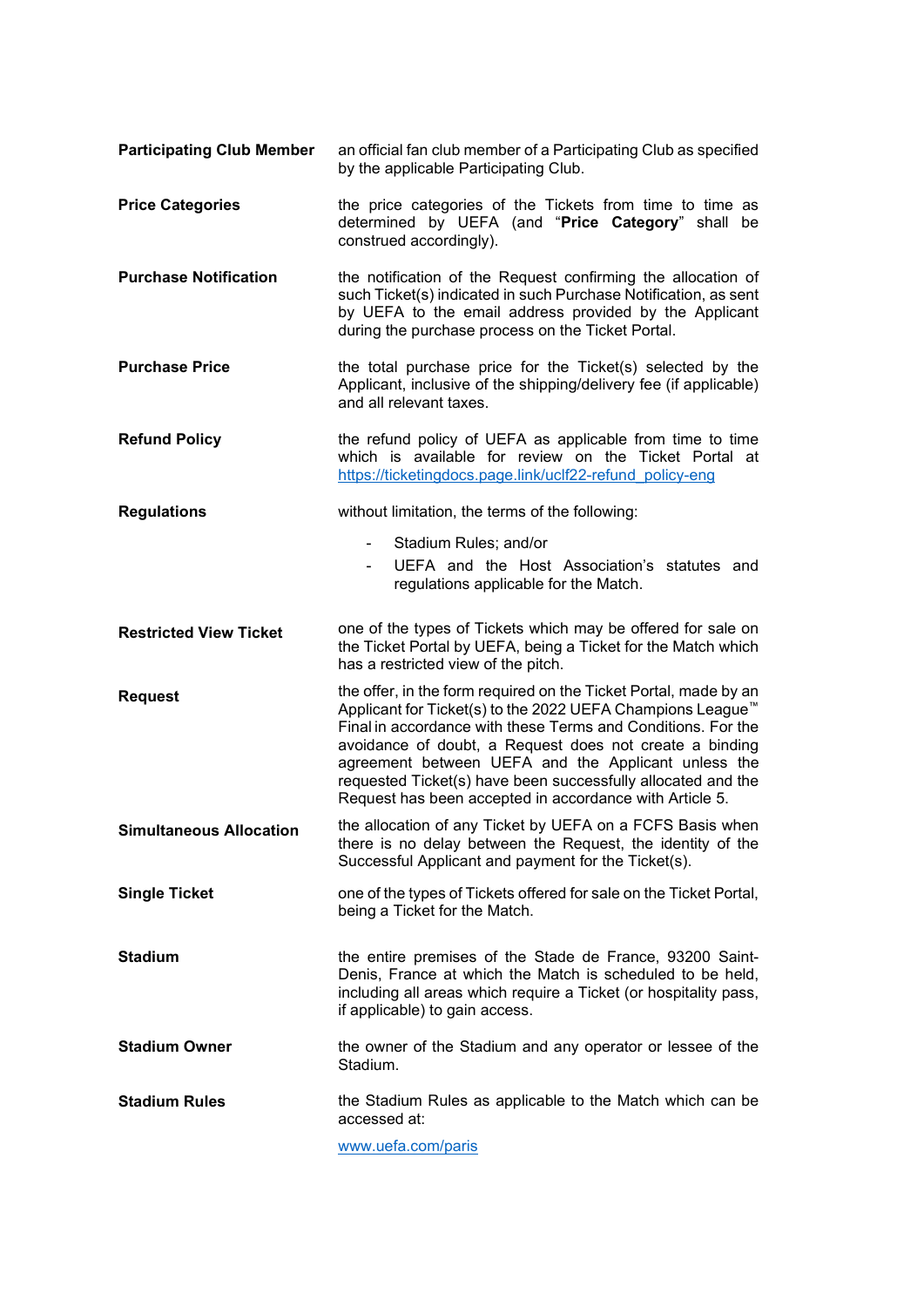| <b>Successful Applicant</b> | any Applicant whose Request has been accepted by UEFA in<br>accordance with Article 5.                                                                                                                                                                                                                                                                                                                                                                                                                                                                                       |
|-----------------------------|------------------------------------------------------------------------------------------------------------------------------------------------------------------------------------------------------------------------------------------------------------------------------------------------------------------------------------------------------------------------------------------------------------------------------------------------------------------------------------------------------------------------------------------------------------------------------|
| Ticket(s)                   | the paper, plastic or electronic/mobile ticket provided by UEFA<br>to the Successful Applicant and subsequently transferred to<br>the Ticket Holder which (subject to these Terms and<br>Conditions) grants the Ticket Holder the right to attend the<br>Match and occupy a seat at the Stadium as indicated on each<br>such ticket. For the avoidance of doubt any mobile or other<br>electronic device which has the App, which in turn has an<br>electronic/mobile ticket assigned to it, shall be considered a<br>Ticket for the purposes of these Terms and Conditions. |
| <b>Ticket Draw</b>          | any draw for Tickets held by UEFA from time to time whereby<br>Successful Applicants are chosen randomly.                                                                                                                                                                                                                                                                                                                                                                                                                                                                    |
| <b>Ticket Holder</b>        | any person who is in actual and legitimate possession of a<br>Ticket including, without limitation, Successful Applicants and<br>their Guests (as applicable).                                                                                                                                                                                                                                                                                                                                                                                                               |
| <b>Ticket Portal</b>        | the Internet platform owned and managed by UEFA on which<br>the Applicant can (subject to availability, whether Tickets are<br>being sold via a Ticket Draw or on a FCFS Basis (which shall<br>be made clear to the Applicant during the purchase process)<br>and these Terms and Conditions) apply for/ purchase Tickets<br>at:                                                                                                                                                                                                                                             |
|                             | https://championsleague.tickets.uefa.com (for Ticket sales<br>being carried out via a Ticket Draw)                                                                                                                                                                                                                                                                                                                                                                                                                                                                           |
|                             | https://championsleague-sales.tickets.uefa.com (for Ticket<br>sales being carried out on a FCFS Basis)                                                                                                                                                                                                                                                                                                                                                                                                                                                                       |
| <b>Ticket Type(s)</b>       | the Accessibility Ticket(s), Restricted View Ticket(s) and/or<br>the Single Ticket(s).                                                                                                                                                                                                                                                                                                                                                                                                                                                                                       |
| <b>UEFA</b>                 | Union des associations européennes de football, whose<br>offices are located at Route de Genève 46, 1260 Nyon 2,<br>Switzerland and any wholly owned subsidiary thereof,<br>including but not limited to UEFA Events SA.                                                                                                                                                                                                                                                                                                                                                     |
| <b>Wheelchair Ticket</b>    | a Ticket for a disabled person using a wheelchair within a<br>designated wheelchair space at the Stadium.                                                                                                                                                                                                                                                                                                                                                                                                                                                                    |

# **B. SALE OF TICKETS**

## <span id="page-3-0"></span>**3. Buying Tickets on the Ticket Portal**

- <span id="page-3-1"></span>3.1. Subject to Ticket availability, the Ticket Portal will offer an Applicant the opportunity to submit a Request for Tickets as follows in the remainder of this Article [3.](#page-3-0)
- 3.2. For each Allocation Window, the Ticket Portal will indicate whether the Tickets are being sold on a FCFS Basis and/or whether a Ticket Draw will be held.
- 3.3. Notwithstanding Article [3.1,](#page-3-1) UEFA give no warranty that the Ticket Portal will offer an Applicant the opportunity to purchase Tickets for the Match.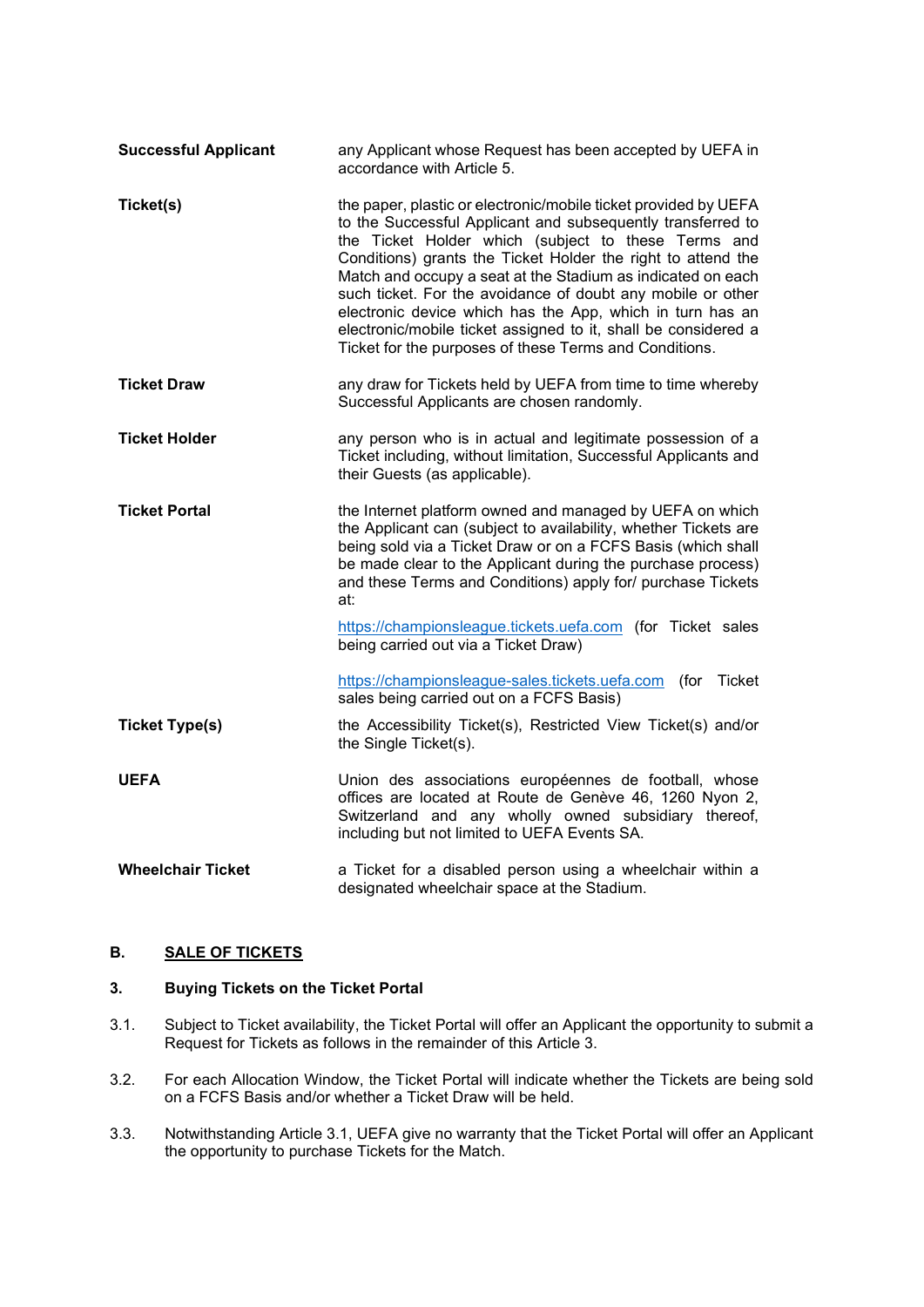- 3.4. Upon identifying Ticket(s) which they wish to purchase, the Applicant will notify UEFA with an offer that the Applicant is willing to purchase the Tickets from UEFA for the Purchase Price by completing and submitting a Request on the Ticket Portal.
- 3.5. Any Request for Ticket(s) requires the prior registration of the Applicant on the Ticket Portal and the Applicant must register on the Ticket Portal by following the procedure stipulated on the Ticket Portal.
- <span id="page-4-0"></span>3.6. An Applicant can submit a Request via the Ticket Portal for:
	- a. General Public Allocation Tickets which will be open during the General Public Allocation Window(s). UEFA may elect to offer General Public Allocation Tickets on a FCFS Basis and/or via a Ticket Draw (and the Ticket Portal will indicate which process is being adopted); and
	- b. if applicable, Participating Club Allocation Tickets which will be open during the Participating Club Allocation Window(s). In addition to these Terms and Conditions, if Tickets are being sold for the Participating Clubs via the Ticket Portal, each Participating Club may also impose its Participating Club Allocation Rules which each Applicant must comply with. During any Participating Club Allocation Window, the applicable Participating Club may elect to offer priority to its Participating Club Allocation Tickets to its Participating Club Members (for example via an Access Code) to complete a purchase on a FCFS Basis (and the Ticket Portal will indicate at the relevant time what process is being adopted).
- <span id="page-4-1"></span>3.7. The Applicant accepts and acknowledges that for all Allocation Windows:
	- i. where the Tickets are being offered via a Ticket Draw, the Applicant may access the Ticket Portal at any time before closure of the applicable Allocation Window to modify or cancel their Request:
	- ii. where the Tickets are being offered on a FCFS Basis, the Applicant may not, at any time, modify or cancel their Request, once submitted;
	- iii. following closure of the Ticket Portal (on expiry of applicable Allocation Window), no modification or cancellation of the Request will be permitted; and
	- iv. timely submission of a correctly filled-in Request, properly received by UEFA constitutes a firm and non-revocable undertaking to purchase the Ticket(s) indicated in the Request, which may be accepted by UEFA in accordance with Article [5.](#page-7-0)
- <span id="page-4-2"></span>3.8. An Applicant cannot submit a Request for more than two (2) Tickets for the Match (including Single Tickets, Restricted View Tickets and Accessibility Tickets). Requests for more than the maximum number of Tickets permitted pursuant to this Article [3.8](#page-4-2) and/or multiple applications by the Applicant are not permitted and will be rejected or cancelled.
- 3.9. Single Tickets (including Restricted View Tickets) will be available in a maximum of four (4) Price Categories, based on the location of the seat in the Stadium. The seat map indicating an approximate location of the respective Price Categories will be displayed on the Ticket Portal.
- 3.10. The Applicant will not be able to select specific seats, either when making an application for Tickets that are allocated on a FCFS Basis or after a Ticket Draw, which will be randomly allocated based on the Price Category, Ticket Type and quantity of Tickets selected by the Applicant on the Ticket Portal.
- 3.11. Applicants whose applications were unsuccessful after a Ticket Draw will be informed by UEFA by no later than the date indicated on the Ticket Portal via an email sent to the address indicated by such Applicant in the Request.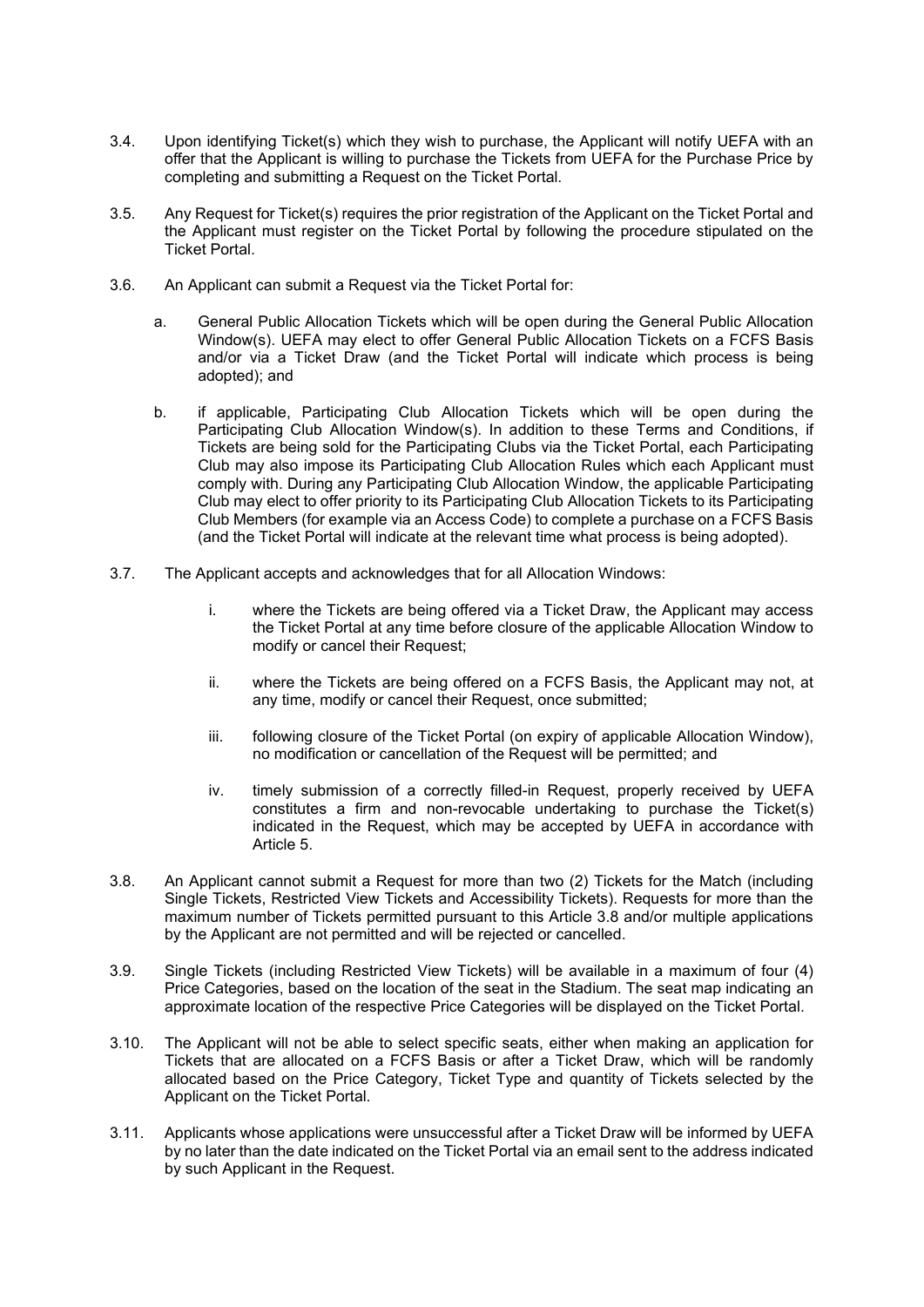- <span id="page-5-2"></span>3.12. In the Request, the Applicant is required to provide the surname, first name, date of birth, country of nationality, Passport or ID number for themselves and their Guest(s) and a postal address and phone number for themselves.
- <span id="page-5-0"></span>3.13. It is the sole responsibility of the Applicant to ensure that:
	- a. the Request has been filled-in completely and accurately with all required personal details and payment information (in the case of both Tickets sold on a FCFS Basis and via a Ticket Draw);
	- b. acceptance of these Terms and Conditions as required by UEFA in the purchase process are properly given by clicking the respective box(es) on the Ticket Portal;
	- c. the Applicant and each of their Guest(s) understand how their personal data will be processed as detailed in Article [D.13](#page-14-0) and the associated [Privacy Notification.](https://ticketingdocs.page.link/UCLF22-GP_Privacy_Notification_ENG) By submitting a Request personally and on behalf of each Guest, each Applicant accepts and acknowledges the foregoing (and confirms that each Guest accepts and acknowledges the foregoing);
	- d. the Request is properly submitted to UEFA in accordance with the instructions specified on the Ticket Portal; and
	- e. sufficient funds to cover the Purchase Price for the Ticket(s) in the case of both Tickets sold on a FCFS Basis and via a Ticket Draw (and any credit or debit card issuing bank fees referred to in Article [4.6\)](#page-7-1) are available on the credit or debit card indicated for payment at the point of payment.

Any failure to comply by the Applicant with the requirements detailed in this Article [3.13](#page-5-0) will result in the Request (and thus such Applicant's offer to purchase Ticket(s)) being rejected.

- <span id="page-5-1"></span>3.14. The Applicant warrants that all information provided by them during the application process is true and accurate. If the Applicant is subsequently found to be in breach of this Article [3.14](#page-5-1) UEFA shall be entitled to refuse their application or void their Ticket(s) (if it has/they have been issued).
- 3.15. By completing and submitting the Request on the Ticket Portal, the Applicant acknowledges that they have read, understood and agree to comply with these Terms and Conditions and gives their consent to the execution of the agreement by electronic means as well as to the exchange of information between the Applicant and UEFA by email before its conclusion and/or in the course of its performance in compliance with Article L.1369-2 of the French "code civil". Furthermore, in application of Article L-121-21-8 12° of the French consumer code, the right of withdrawal does not apply to the Applicant.
- 3.16. The Applicant acknowledges and agrees that all Ticket purchases made on the Ticket Portal (either by Delayed Allocation of Simultaneous Allocation) are final and that (save for circumstances where the Refund Policy applies) no cancellations will be permitted and/or refunds or exchanges given following the submission of a Request and successful processing of the Applicant's credit or debit card payment in accordance with Article [4.](#page-6-1)
- 3.17. With respect to Tickets sold via a Ticket Draw, in the event that Ticket(s) in the relevant Price Category selected by the Applicant are no longer available, the Applicant may be allocated Tickets in another Price Category provided that the Applicant has expressly authorised UEFA to do so by clicking the respective field in the Request. The Applicant recognises and accepts that by clicking the relevant field, the Applicant may have to pay a Purchase Price corresponding to the Price Category directly lower or higher than the one originally requested, thereby resulting in the payment of a lower or higher Purchase Price.
- 3.18. The Applicant accepts and acknowledges that any order which results in the Applicant exceeding the Ticket purchase limits identified in Article [3.8](#page-4-2) or being allocated Tickets which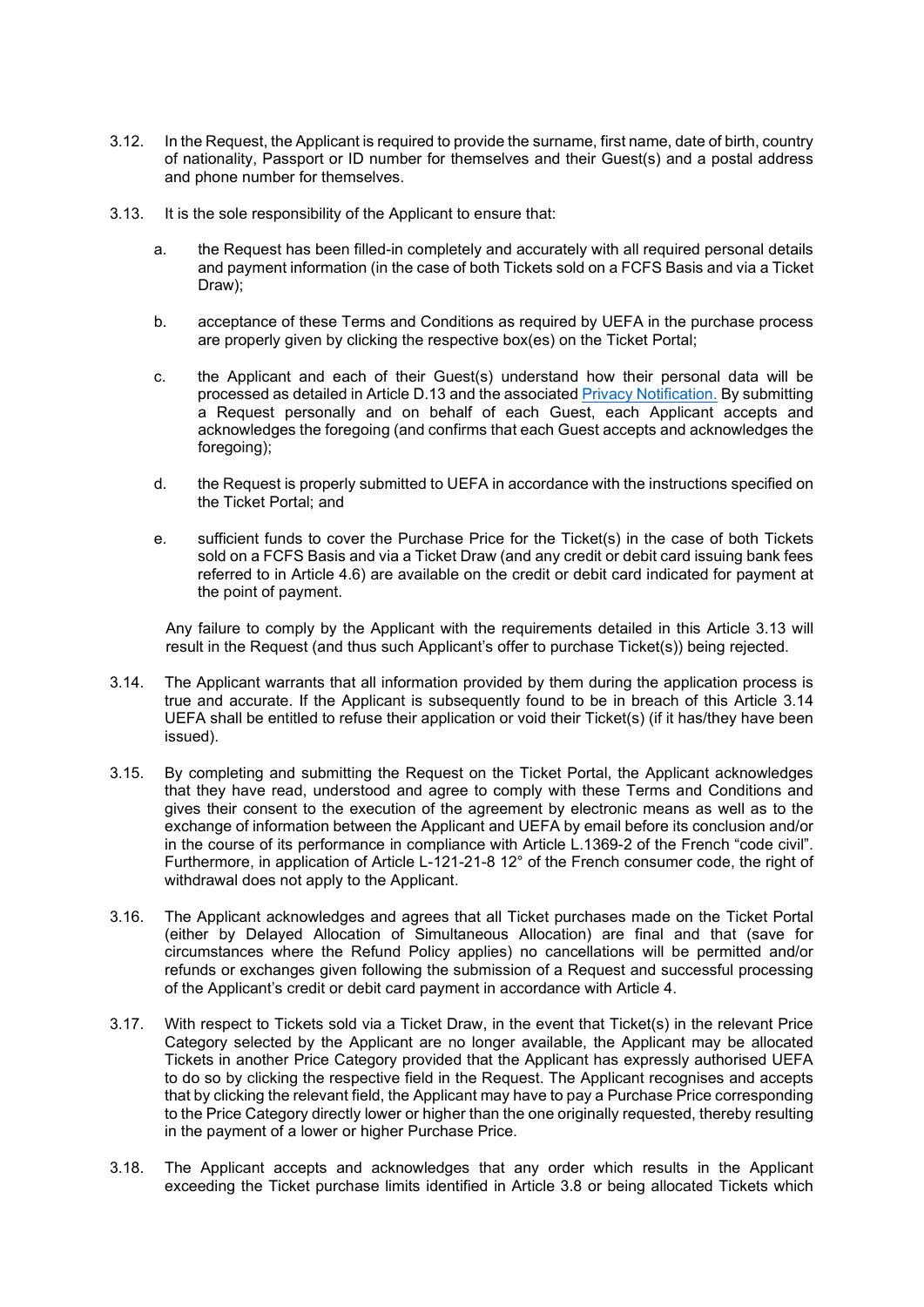would result in a breach of Articles [3.22](#page-6-2) or [3.23](#page-6-3) shall be cancelled in full, regardless of whether such Applicant has become a Successful Applicant.

- 3.19. Any Applicant who, in the reasonable opinion of UEFA, purchases Ticket(s) using any computer software which is designed to afford the Applicant with an increased chance of being successful in the purchase of Tickets on the Ticket Portal (such as bots or spiders) shall have any Tickets purchased by them cancelled in full, regardless of whether the Applicant has become a Successful Applicant.
- 3.20. Whilst UEFA will attempt to ensure that listings for Tickets on the Ticket Portal are accurate, technical errors may occur. If UEFA discover that an error has occurred which has resulted in an incorrectly confirmed order for Tickets, UEFA will inform the Applicant as soon as possible and reserves the right to cancel the Applicant's purchase. Where possible, UEFA will give the Applicant the option of reconfirming their order with the correct details or cancelling their order for a full refund. If UEFA is unable to contact the Applicant, the Applicant agrees that UEFA may treat the Applicant's order as cancelled without any liability to UEFA and/or the Host Association.
- <span id="page-6-0"></span>3.21. With respect to Accessibility Tickets:
	- a. a limited number of Accessibility Tickets (being either an Easy-Access Seating Ticket or a Wheelchair Ticket) will be available on the Ticket Portal, which will be delivered to a Successful Applicant with a complimentary Companion Ticket. For enforcement purposes under these Terms and Conditions where the Applicant is:
		- i. not the disabled spectator themselves, the disabled spectator will be considered as the Guest;
		- ii. the disabled spectator, the personal companion/assistant will be considered as the Guest;
	- b. Accessibility Tickets can be located in various areas of the Stadium, depending on its layout; and
	- c. an Applicant applying for Accessibility Tickets on the Ticket Portal will be required to submit to UEFA (in such form as communicated to the Applicant by UEFA) a valid official document confirming their disability or the disability of the Guest (whichever the case may be) in the event that such Applicant becomes a Successful Applicant. In this respect, the Centre for Access to Football in Europe (CAFE) and UEFA work in close collaboration. Any such Applicant who does not submit the required document to UEFA (within the timescales communicated by UEFA) upon becoming a Successful Applicant shall have their Tickets cancelled without any liability to UEFA and/or the Host Association.
- <span id="page-6-2"></span>3.22. Where an Applicant is permitted to purchase Tickets for Guests, Guests named in a Successful Applicants application for Tickets cannot be named in multiple applications for Tickets, regardless of whether such Guest is the named Successful Applicant or the named Guest of another Successful Applicant. Applications which result in the named Guest being named on multiple applications (whether as a Guest or a Successful Applicant) are not permitted and will be cancelled.
- <span id="page-6-3"></span>3.23. Any Successful Applicant who purchases or is allocated Tickets for the Match via an Allocation Window is not permitted to receive Tickets for the Match via any other Allocation Window. Similarly, any Successful Applicant who purchases or is allocated Tickets for the Match via any other method are not permitted to receive Tickets pursuant to these Terms and Conditions. Any Request for such Tickets will be rejected or cancelled, regardless of whether such Request has been accepted by UEFA. Where the Tickets have been cancelled by UEFA pursuant to this Article [3.23,](#page-6-3) the Successful Applicant will not be due a refund for such cancelled Tickets (as they have been obtained in breach of these Terms and Conditions).

#### <span id="page-6-1"></span>**4. Payment**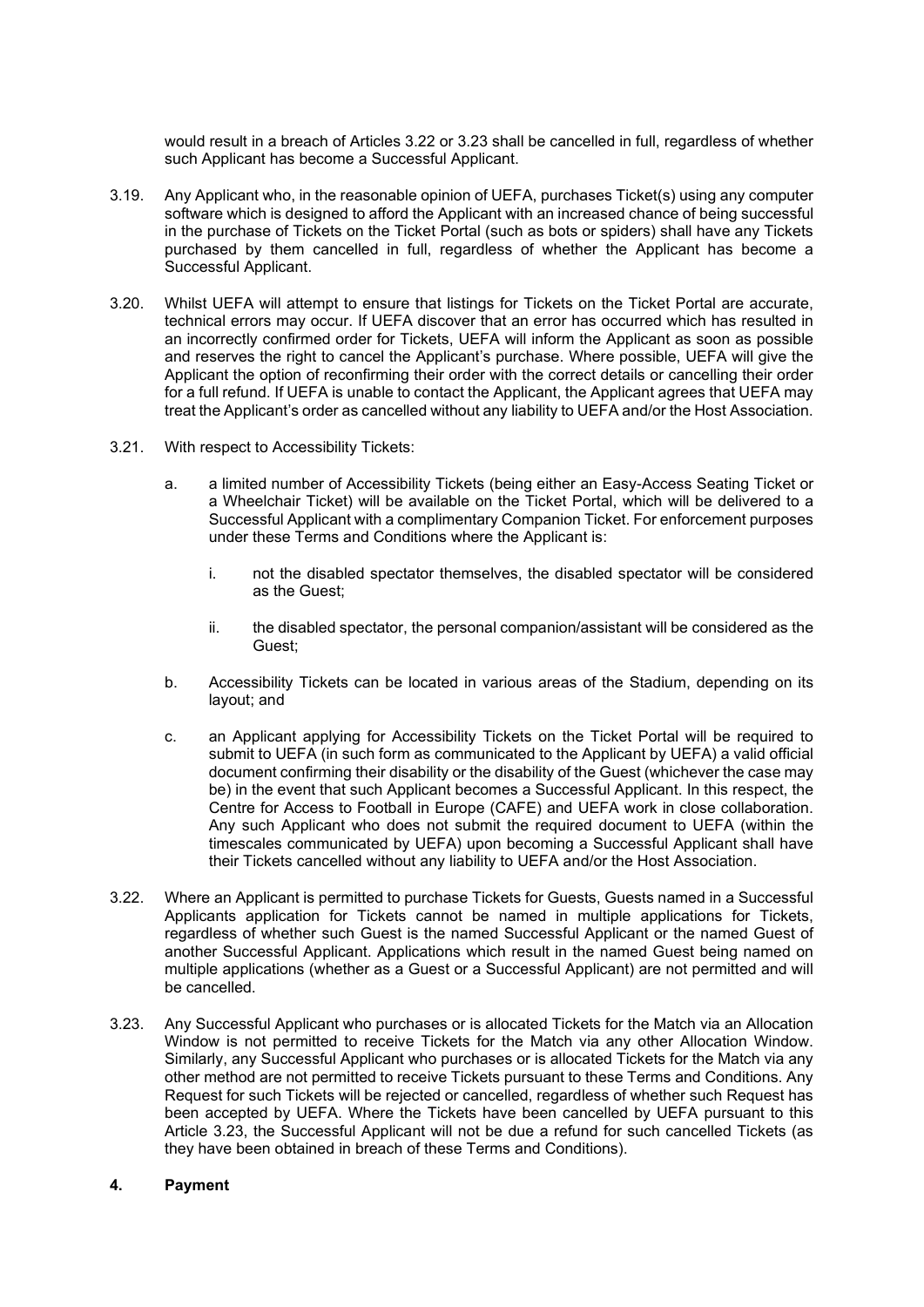- 4.1. The Host Association has been appointed as UEFA's official sales agent for the sale of the Tickets and the administration (including billing and payment collection) of such sales for and on behalf of UEFA.
- 4.2. Payment for the Ticket(s) is possible via either: (1) a Mastercard or Visa credit card; or (2) a Mastercard or Visa debit card which is enabled for (and permits) internet payments. The Applicant's credit/debit card shall have an expiry date beyond the date indicated on the Ticket Portal (which will depend on the applicable Allocation Window).
- 4.3. Following the selection of the Match, Ticket Type, Price Category, and quantity requested by the Applicant, the Purchase Price for the Ticket(s) (including VAT) will be clearly indicated in the Request. The Applicant acknowledges that by clicking the confirmation button/field on the Ticket Portal, the Applicant agrees to make payment of the relevant Purchase Price in accordance with Article [4.4,](#page-7-2) provided the requested Ticket(s) are allocated by UEFA to the Applicant (the timing of such payment dependant on whether it is a Delayed Allocation or a Simultaneous Allocation). The allocation of Ticket(s) constitutes acceptance of the Request by UEFA and will be notified by updating the Applicant's status on the Ticket Portal.
- <span id="page-7-2"></span>4.4. Upon conclusion of the Request phase and following the allocation process of Tickets (either on a FCFS Basis or after a Ticket Draw), Applicants shall be required to log into the Ticket Portal in order to make payment of the Purchase Price within the timescales communicated by UEFA (the timing of such payment dependant on whether it is a Delayed Allocation or a Simultaneous Allocation).
- 4.5. All Purchase Prices are indicated on the Ticket Portal and in the Request and all payments will be made in Euro currency (€).

CAVEAT:

IN THE EVENT THAT THE APPLICANT'S REQUEST IS ACCEPTED IN ACCORDANCE WITH ARTICLE 5, THE APPLICANT UNDERTAKES TO LOG IN TO THE TICKET PORTAL AND MAKE PAYMENT OF THE PURCHASE PRICE WITHIN THE TIMESCALES COMMUNICATED BY UEFA (THE TIMING OF SUCH PAYMENT DEPENDANT ON WHETHER IT IS A DELAYED<br>ALLOCATION OR A SIMULTANEOUS ALLOCATION) ON THE ACCOUNT OR A SIMULTANEOUS ALLOCATION) ON THE ACCOUNT CORRESPONDING TO THE COMMUNICATED CREDIT OR DEBIT CARD.

THE APPLICANT UNDERSTANDS AND AGREES THAT THEIR REQUEST WILL BE REJECTED AND THAT TICKETS WILL NOT BE ALLOCATED IN THE EVENT THAT THE APPLICANT FAILS TO MAKE PAYMENT WITHIN THE REQUIRED TIMESCALES OR THE APPLICANT'S BANK REJECTS PAYMENT OF THE PURCHASE PRICE.

<span id="page-7-1"></span>4.6. The Applicant's credit or debit card issuing bank will apply its own currency exchange rates (if applicable) and may levy additional fees or charges for such transaction. Applicants shall contact their respective credit or debit card issuing bank before submitting the Request in order to enquire about the relevant exchange rates, charges or fees. UEFA and the Host Association shall not be responsible for any such exchange rates, fees or charges levied by the Successful Applicant's credit or debit card issuing bank.

### <span id="page-7-0"></span>**5. Offer Acceptance**

- <span id="page-7-3"></span>5.1. The agreement between UEFA and the Successful Applicant for the purchase of the Ticket(s) will be concluded and confirmed (under these Terms and Conditions) only after the:
	- a. successful processing of the credit or debit card payment for the Ticket(s) indicated in the Request, in accordance with Article [4;](#page-6-1) and
	- b. acceptance of the Applicant's offer by UEFA by way of submission of the Purchase Notification to the Successful Applicant.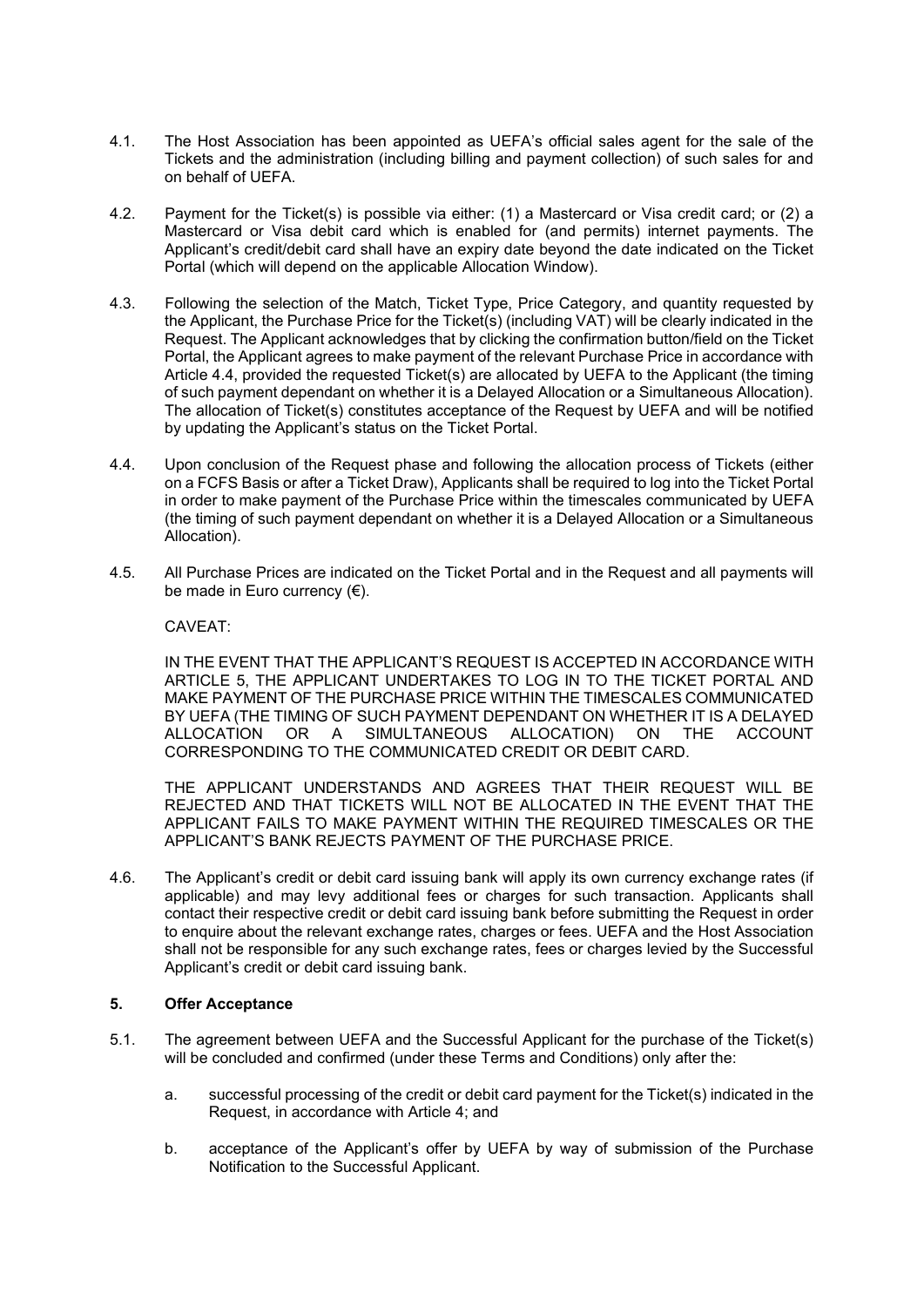5.2. Successful Applicants are requested to review their Purchase Notification for any inaccuracies, in particular with regards to their Ticket(s) quantity, price, and category. Any inaccuracies shall be immediately notified to UEFA in accordance with Article [17.3.](#page-17-0)

## **6. Delivery of Tickets**

- <span id="page-8-2"></span>6.1. Tickets will be delivered to Successful Applicants in the following ways:
	- a. by virtue of electronic "mobile phone tickets" (which shall be the default delivery method). UEFA may use other delivery methods described below at its sole discretion where reasonably necessary to do so, in particular to ensure efficient and secure delivery of Tickets to Successful Applicants, and upon prior notice to Successful Applicants (it being acknowledged and agreed that such prior notice can be given by email). Where Tickets are remitted in this manner, the Successful Applicant is required to download the App on their mobile phone and the electronic Tickets will need to be displayed on the mobile phone in order to enter the Stadium. It is the responsibility of the Successful Applicant to download and install the respective application and to ensure that the Tickets are displayed correctly on their mobile phone. In the event that the Successful Applicant has problems with the installation of the App or the retrieval of the Tickets through the App, the Successful Applicant must immediately inform UEFA and in any event no later than 1 (one) day prior to the day of the Match. Where Tickets are distributed by virtue of "mobile phone tickets", the Successful Applicant and their Guest (if applicable) will be required to provide their surname, first name(s), email address, mobile telephone number, date of birth, passport/ID issued by country name, title and ID/passport number when registering within the App;
	- b. by express courier sent to the delivery address of the Successful Applicant as provided to UEFA in the Request;
	- c. if a delivery attempt by express courier services in the country of residence of the Successful Applicant is not successful or if express courier delivery to the delivery address of the Successful Applicant is not possible for other exceptional reasons nonattributable to UEFA, the Ticket(s) will be remitted to such Successful Applicant personally during the official opening hours of the ticketing centre at the Stadium (or in its vicinity) as further described in Article [6.3;](#page-8-0)
	- d. in relation to a limited number of Tickets, as part of the general effort aimed at maximising safety and security for the Match and preventing the black market resale of the Tickets, UEFA may decide (at its reasonable discretion and, if applicable for Participating Club Allocation Tickets, following consultation with the relevant Participating Club) to remit the Tickets personally to the respective Successful Applicant during the official opening hours of the ticketing centre at the Stadium (or in its vicinity) as further described in Article [6.4.](#page-9-0)
- <span id="page-8-3"></span><span id="page-8-1"></span>6.2. Subject to Articles [6.3,](#page-8-0) [6.4](#page-9-0) and 6.5, the Ticket delivery method will be notified to the Applicant during the purchase process. Successful Applicants will not be able to request: (i) a change to the delivery method by UEFA; and/or (ii) a refund of the Ticket(s) on the basis of the distribution method applicable to their Ticket(s). For the avoidance of doubt, Successful Applicants will not receive a refund for any Ticket(s) which they fail to download using the App, which are sent by express courier in accordance with Article 6.1.b which the Successful Applicant rejects delivery of, fails to rearrange delivery of or fails to collect from the express courier company or which the Successful Applicant does not collect in accordance with Articles [6.3,](#page-8-0) [6.4](#page-9-0) and 6.5.
- <span id="page-8-0"></span>6.3. If delivery of the Tickets is not possible in accordance with Article [6.1.c,](#page-8-1) the Successful Applicant will be informed by email as soon as reasonably practicable that their Ticket(s) can be collected during the opening hours at the ticketing centre or delivered as a mobile phone ticket in accordance with Article [6.1.a.](#page-8-2) For the former, the email will provide the exact details of the ticketing centre as well as the opening times during which the Ticket(s) can be collected. Such location shall be in the vicinity of the Stadium or in the Host City centre. In order to collect such Ticket(s), the Successful Applicant must show a personal identification document (passport or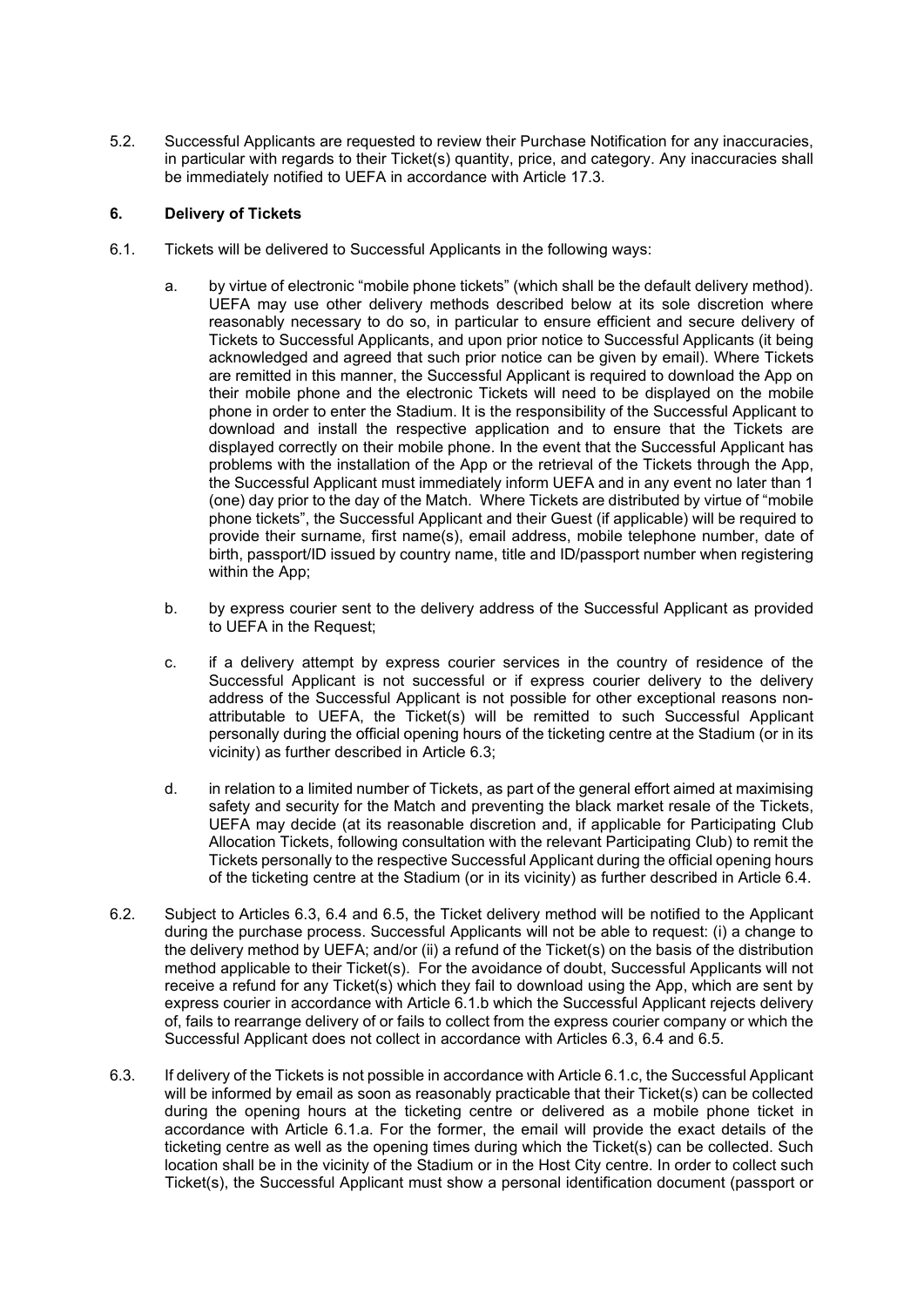national identity card) for them and their Guest(s) and the print-out of the above mentioned email. The Guest(s) must be present at the ticketing centre with the Successful Applicant in order to collect the Tickets.

- <span id="page-9-0"></span>6.4. In the event of that the Successful Applicant is required to collect their Tickets in accordance with Article [6.1.d,](#page-8-3) the Successful Applicant, subject to Article 6.5, will be informed by email, no later than 5 days prior to the Match, that their Ticket(s) can be collected during the opening hours at the Ticket collection point. The email will provide the exact details of the Ticket(s) collection point as well as the opening times during which the Ticket(s) can be collected. Such location shall be in the vicinity of the Stadium or in the Host City centre. In order to collect such Ticket(s), the Successful Applicant must show a personal identification document (passport or national identity card) for them and their Guest(s) and the print-out of the above mentioned email. The Guest(s) must be present at the Ticket collection point with the Successful Applicant in order to collect the Tickets. For the avoidance of doubt, Tickets will not be remitted to any Successful Applicant who fails to meet the identification requirements or who is deemed to be an Excluded Person (as defined in Article 12.2) pursuant to these Terms and Conditions (including but not limited to any Successful Applicant who has acted in breach of these Terms and Conditions).
- 6.5. The Applicant acknowledges that for any Participating Club Allocation Tickets (if applicable) the relevant Participating Club may determine that certain Tickets are to be distributed in accordance with Article 6.1d. In the event that such determination is made by the relevant Participating Club, the Successful Applicant will be informed as soon as reasonably practicable of such requirement from the Participating Club, who will provide to the Successful Applicant the details of the Ticket collection point and Ticket collection procedure. The Applicant acknowledges that such notification may be provided following receipt of an initial "mobile phone ticket" and that such "mobile phone ticket" will then be deactivated by UEFA. UEFA does not accept any responsibility and shall not be liable for any such decision of the Participating Club pursuant to this Article 6.5.
- 6.6. In the event that Tickets are remitted to the Successful Applicant by express courier and the Successful Applicant requests that their Ticket(s) are delivered to an alternative address and/or recipient by the express courier service nominated by UEFA to deliver the Ticket(s), Applicants acknowledge and agree that the courier service will notify UEFA of such alternative delivery details and/or recipient details and that identity checks may be carried out at the Stadium in respect of the Tickets allocated to the Successful Applicant.
- 6.7. Tickets shall remain the property of UEFA at all times.
- 6.8. Defective mobile Ticket(s) such as for example, Tickets not displayed in the App, Tickets not being displayed due to defective mobile phone or insufficient battery, or with incorrect personal information displayed on the Ticket, will be rejected at the entrance to the Stadium. UEFA, the Host Association and the Stadium Owner shall not be responsible for defective, lost or stolen Ticket(s) and will accept no obligation to reissue any such Ticket(s) provided that where there is a defect of a mobile Ticket entirely attributable to UEFA, UEFA shall where reasonably possible block the Ticket concerned after notification of the defect and issue a new Ticket to the Successful Applicant upon provision of sufficient evidence from the Successful Applicant.
- 6.9. Defective printed Ticket(s) such as, for example, Tickets with illegible printing or missing seat numbers, shall be notified to UEFA in writing in accordance with Article [17.3](#page-17-0) within seven (7) days of receipt of the Tickets (save for where such Ticket(s) have been collected by the Successful Applicant at the Stadium (or in its vicinity), in which case the Successful Applicant must immediately notify UEFA). Defective Ticket(s) will be replaced free of charge provided that the original defective Ticket(s) are returned/remitted to UEFA in their original condition. UEFA, the Host Association and the Stadium Owner shall not be responsible for lost, stolen, damaged or destroyed Ticket(s) after their delivery to the Successful Applicant. In particular, UEFA, the Host Association and the Stadium Owner shall not be liable to refund any Ticket(s) or to re-print Ticket(s).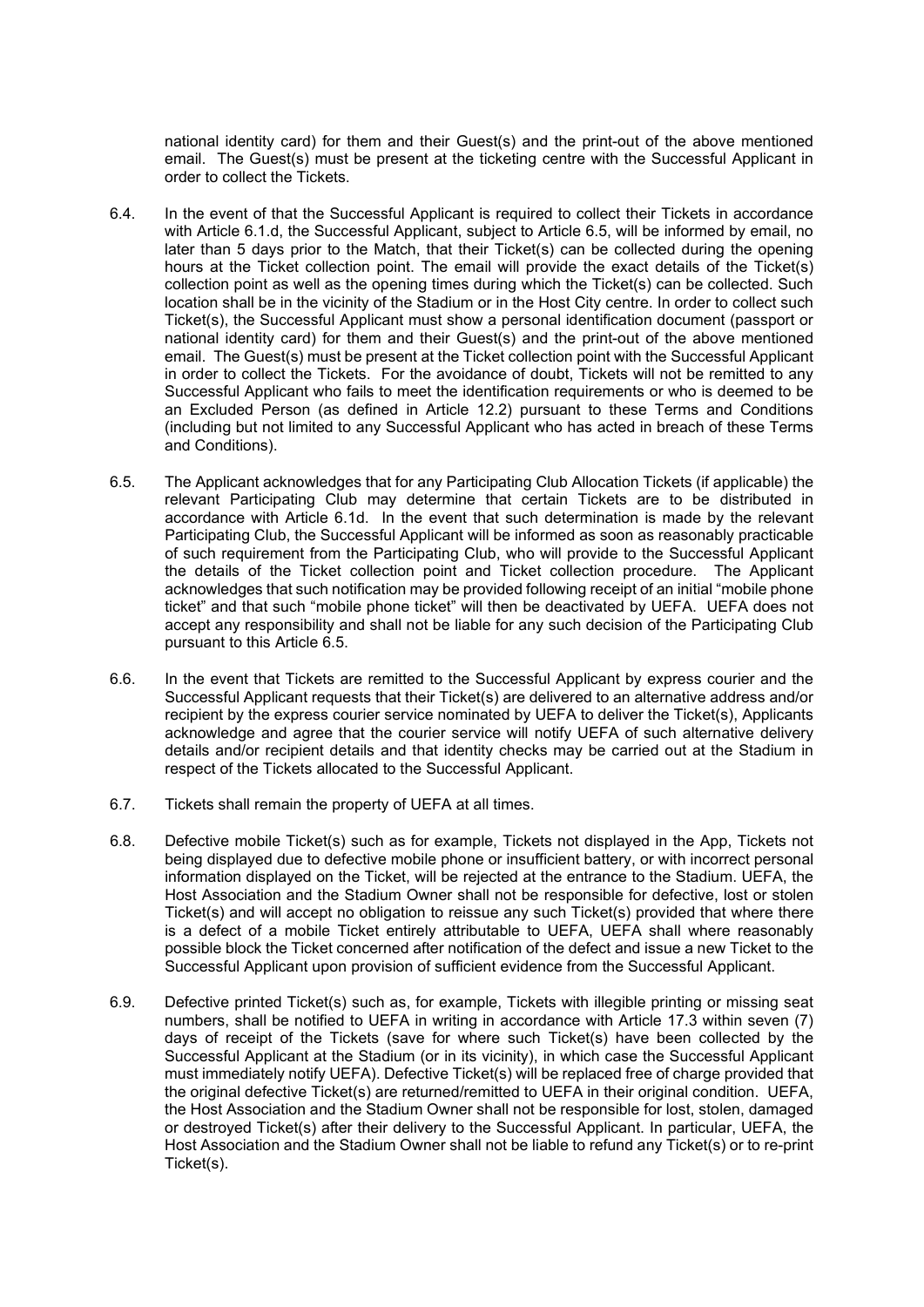## **C. USE OF TICKETS**

### <span id="page-10-2"></span>**7. Prohibited Use of the Ticket(s)**

- 7.1. Except as expressly permitted in Article [7.2](#page-10-0) and [7.3,](#page-10-1) any resale, transfer of Ticket(s), offer or advertisement of Ticket(s) for resale or transfer, whether for free or for consideration, is strictly prohibited.
- <span id="page-10-0"></span>7.2. The Successful Applicant shall be permitted to transfer Tickets to their Guest (the details of whom were provided in accordance with Article [B.3.12\)](#page-5-2) provided that (jointly):
	- i. the Successful Applicant will attend the Match together with their Guest(s);
	- ii. the Tickets are for their personal use;
	- iii. such permitted transfer is free of any extra consideration over and above the face value of the Ticket; and
	- iv. Guests, by accepting the transfer of Tickets from the Successful Applicant, agree to be subject to these Terms and Conditions.
- <span id="page-10-1"></span>7.3. In the event that a Ticket Holder (which, for the avoidance of doubt, includes the Successful Applicant and any Guest(s)) is unable to attend the relevant Match for medical reasons (including but not limited to medical reasons in the context of COVID-19), the Successful Applicant shall not be entitled to a refund in respect of such Ticket but shall, subject to any Participating Club Allocation Rules to the contrary (if applicable), be entitled to transfer such Ticket to a friend or family member (who shall in turn become the Guest for the purposes of these Terms and Conditions), provided that such transfer is carried out in compliance with, and subject to, Articles 7.1 and 7.2 and that the personal details of such individual are provided in accordance with the procedure notified to the Successful Applicant by UEFA.
- 7.4. The Ticket(s) shall not be:
	- a. used for any promotion, advertising, fundraising, auction, raffle or any other similar commercial or non-commercial purposes;
	- b. used as a prize (or part of a prize) in any contest, competition, (promotional) game of chance, lottery or sweepstake;
	- c. combined with and sold as part of any package of goods or services; or
	- d. combined with and sold as part of any travel or hospitality package (for example combining flights, hotels and the Ticket(s)).
- 7.5. Ticket Holders shall not:
	- a. run any advertisements or promotions relating to UEFA, the UEFA Champions League™ or the Match;
	- b. advertise, promote, give away, distribute, sell or offer for sale any product or service from any part of the Stadium or via the display of overt commercial messages on clothing worn or items brought into the Stadium; or
	- c. exploit any marketing or promotional opportunities in relation to the Ticket(s).

For the avoidance of doubt, no branding, which may be aimed at promotional or marketing purposes whatsoever, may be displayed by any Ticket Holder at the Stadium.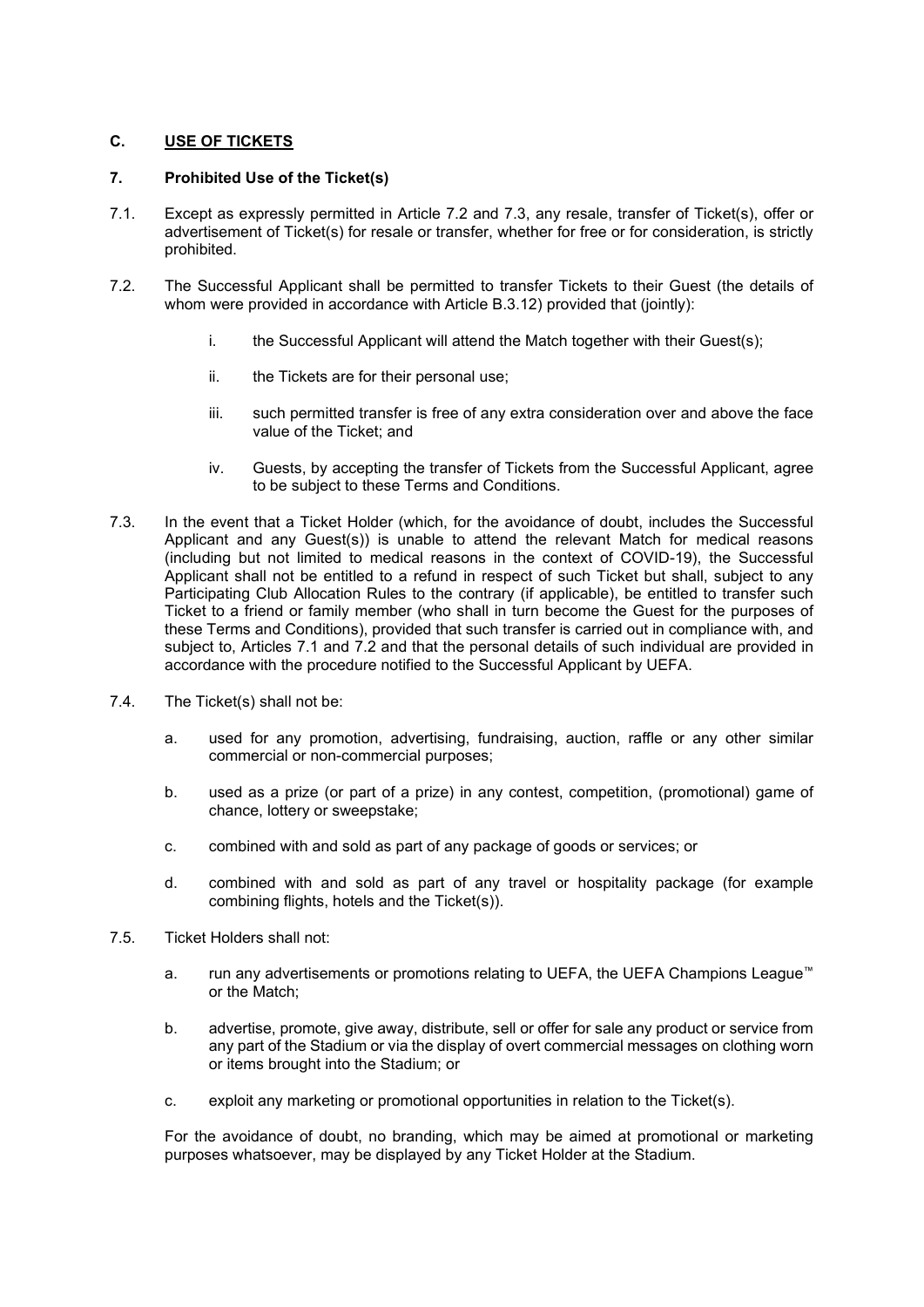- 7.6. Ticket(s) acquired or used in breach of this Article [7](#page-10-2) and/or Article 12 of these Terms and Conditions shall be void with no right to a refund and any person seeking to use such Ticket(s) will be deemed a trespasser and will be refused entry or be evicted from the Stadium, and may be liable to further legal action. Any unauthorised sale or transfer of the Ticket(s) may be reported to the police.
- 7.7. Any breach of these Terms and Conditions, any Applicable Laws and/or of any Regulations shall entitle UEFA to cancel and invalidate the Ticket and any other Tickets that have been purchased by the Successful Applicant for the Match with no right to a refund.

### **8. Entrance to the Stadium**

- 8.1. Access to the Stadium will be permitted during such hours as specified on the Ticket or as published on UEFA's website at [www.uefa.com.](http://www.uefa.com/)
- 8.2. Entrance to the Stadium shall be:
	- a. subject to compliance with:
		- i. these Terms and Conditions;
		- ii. the Stadium Rules;
		- iii. any sanitary measures or polices in place;
		- iv. all Applicable Laws (whether statutory or otherwise and including health and safety requirements and sanitary measures in the context of COVID-19) governing access or presence at the Stadium, attendance at the Match, use of the Tickets, general safety certificate and any special safety certificate applying to the Stadium, issued by any authority that has jurisdiction or authority in relation to the holding of the Match at the Stadium;
	- b. authorised upon presentation of a valid Ticket per person (regardless of age) and, upon request, proof of identity with valid photograph (passport or national identity card); and
	- c. where the applicable law(s) of the country in which the Match is played stipulate a minimum age for attendance at football matches, authorised only to such persons who meet the minimum age requirements.
- 8.3. Any breach of these Terms and Conditions by an Applicant/Ticket Holder shall result in the Applicant/Ticket Holder being deemed a trespasser and shall give UEFA and/or the Host Association the right to eject said Applicant or Ticket Holder from the Stadium.
- 8.4. Ticket Holders leaving the Stadium will not be re-admitted.

#### **9. Conduct at the Stadium**

- 9.1. For safety and security purposes, all persons attending the Match, if and when so requested by stewards, safety personnel and/or any other legally authorised persons representing the organiser of the Match, shall:
	- a. produce a valid Ticket together with proof of identity with valid photograph and signature (passport or national identity card) in order to provide satisfactory evidence that the Ticket Holder's identity corresponds to that of the Applicant/Guest whose details were provided in accordance with Article [B.3.12;](#page-5-2)
	- b. submit to inspections, body checks and examinations including through the use of technical aids – to ensure that they are not in possession of dangerous, prohibited or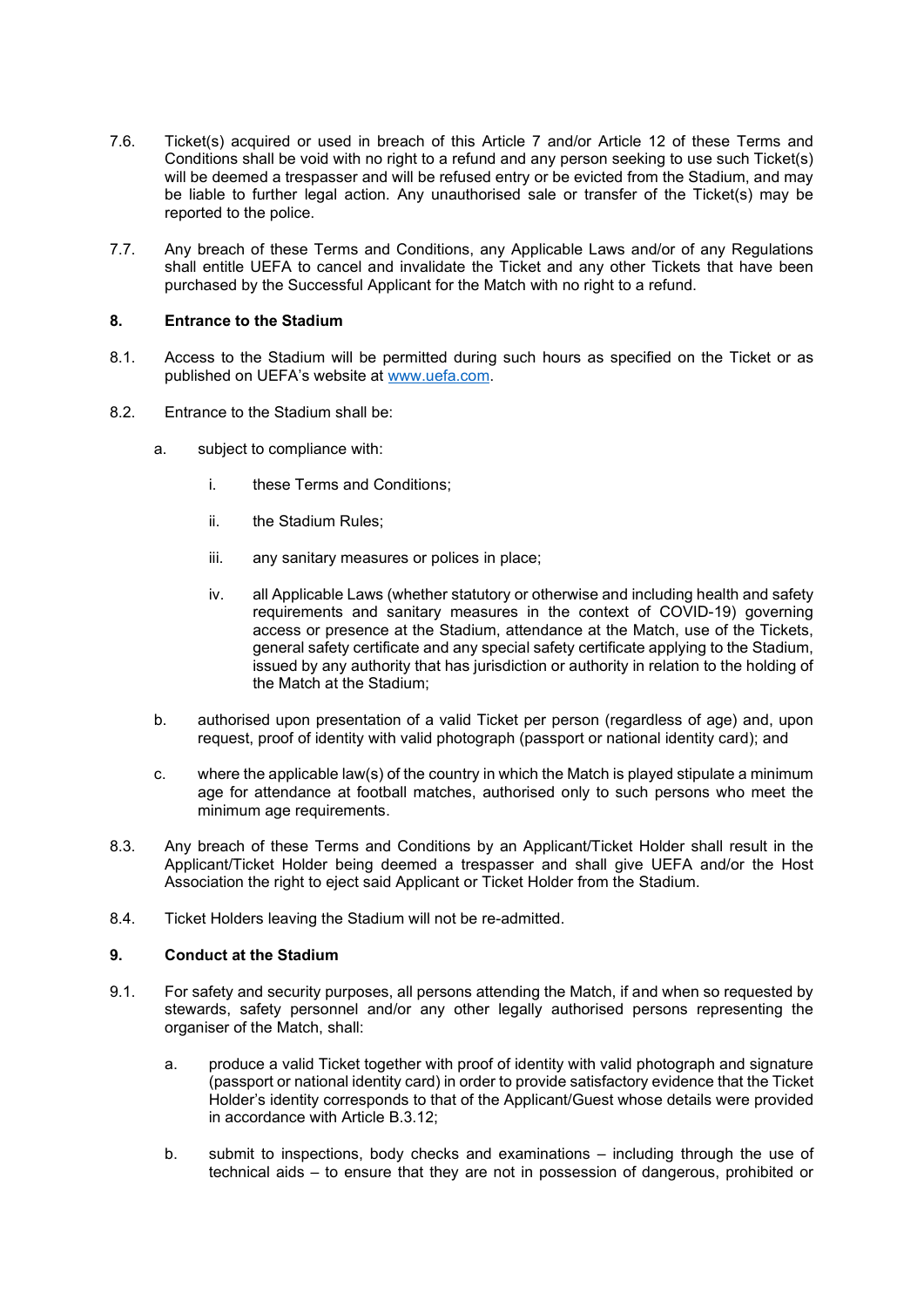unauthorised items. Safety personnel, stewards or police shall be entitled to search any person's clothing and their belongings;

- c. comply with all instructions and guidelines issued by safety personnel, stewards and/or police and/or any other duly authorised persons at the Stadium;
- d. comply with all sanitary measures and polices in place at the Stadium and follow any and all instructions from safety personnel, stewards and/or police and/or any other duly authorised persons at the Stadium in relation to sanitary and hygiene measures; and
- e. be subject to additional safety controls inside the Stadium, as the case may arise.
- 9.2. It shall be strictly forbidden inside the Stadium to express, to disseminate of any insulting, racist, xenophobic, sexist (relating to either men or women), religious, political or other illegal/prohibited messages, particularly discriminatory propaganda messages or being in possession of such material.
- 9.3. The Stadium Rules contain detailed lists of prohibited items and conduct and each Ticket Holder shall fully comply with any restrictions contained therein. Abbreviated versions of these Terms and Conditions and/or the Stadium Rules, or simple icons illustrating prohibited items or conduct, may also be included on the Ticket and must be fully complied with by the Ticket Holder.
- 9.4. Without limitation, it is strictly forbidden to do any of the following inside the Stadium:
	- a. occupy or access areas which are closed to the public or for which access is unauthorised in accordance with the relevant Ticket category held by the Ticket Holder;
	- b. restrict or loiter in areas open to traffic, footpaths and roadways, entrances and exits to visitor areas and emergency exits; or
	- c. engage in any other conduct which may endanger any person at the Stadium.

The above list is not exhaustive. Please always refer to the Stadium Rules for more information on the required conduct.

- 9.5. Fans supporting the teams participating in the Match may not be segregated at the Stadium and each Ticket Holder agrees to behave responsibly and in line with the safety and security guidelines communicated by UEFA, the Host Association, the local authorities, the Participating Club and/or the Stadium Owner.
- 9.6. No Ticket Holder shall be permitted to place any bets in relation to the Match from inside the Stadium.

### **10. Sound and Image Recordings**

- 10.1. Ticket Holders attending the Match at the Stadium, acknowledge and, so far as is necessary under Applicable Laws, consent to being photographed, filmed or taped by UEFA, the Host Association and/or the Stadium Owner, and/or any third parties appointed thereby, which shall have the right, in perpetuity or for the maximum term permitted under the Applicable Laws of the Host Territory, to use, broadcast, publish and license, without any requirement for payment of money or other form of consideration, the Ticket Holder's voice, image and likeness by means of live or recorded video and/or audio display, broadcast or other transmission or recording, photographs or any other current and/or future media technologies.
- 10.2. Ticket Holders shall not collect take, record and/or transmit any sound, image and/or description of the Stadium or the Match (as well as any result and/or statistics of the Match) other than for their exclusive, private and domestic use (which, for the avoidance of doubt and by way of example only, shall not include recording and/or transmitting any sound, image and/or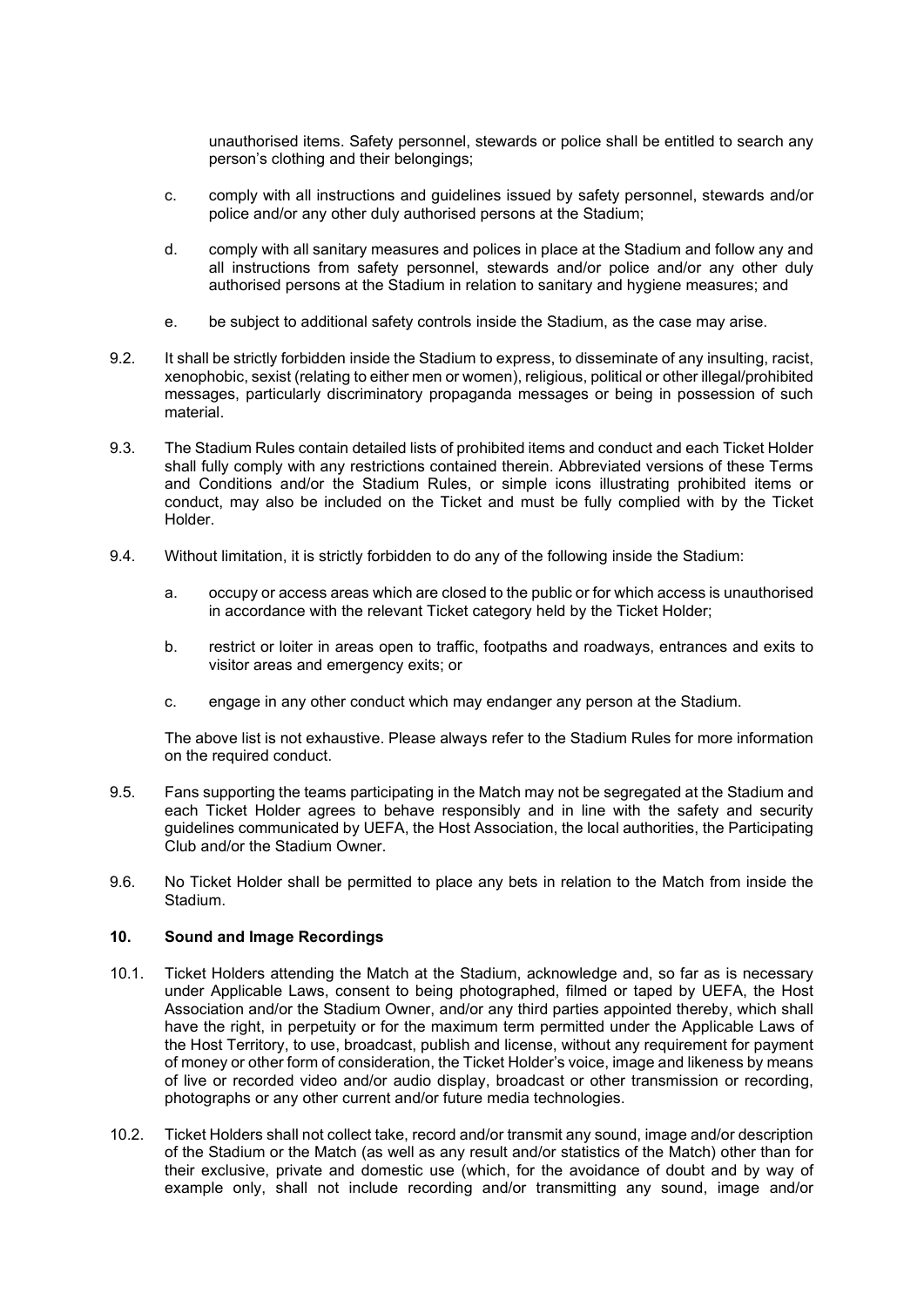description of the Stadium for any commercial purposes). It is strictly forbidden to disseminate over the Internet, radio, television or any other current and/or future media, any sound, picture, image, data, description, result and/or statistics of the Match in whole or in part, or to assist any other person(s) conducting such activities. Copyright, database rights and any other intellectual property rights in any unauthorised recording or transmission under this Article 10.2 is assigned (by way of present assignment of future rights) to UEFA. Where assignment is not possible under Applicable Laws, the Ticket Holder grants to UEFA an exclusive, irrevocable and royalty free licence to use such copyright, database and other intellectual property rights. Ticket Holders further agree (if and whenever required to do so by UEFA) to promptly execute all instruments and do all things necessary to vest the right, title and interest in such rights to UEFA absolutely and free of all encumbrances and other charges.

## **D. MISCELLANEOUS**

### <span id="page-13-2"></span>**11. Liability**

- <span id="page-13-0"></span>11.1. In the event that UEFA, the Host Association, the relevant Participating Club and/or the Stadium Owner is in breach of their obligations (under these Terms and Conditions or otherwise), UEFA, the Host Association, the relevant Participating Club and/or the Stadium Owner shall only be responsible for such loss or damage suffered by the Ticket Holder which was reasonably foreseeable as a result of the breach. UEFA, the Host Association, the relevant Participating Club and/or the Stadium Owner shall not be responsible for any loss or damage that is not reasonably foreseeable or contemplated at the time the Applicant entered into a contract pursuant to these Terms and Conditions.
- 11.2. Notwithstanding Article [11.1,](#page-13-0) UEFA, the Host Association, the relevant Participating Club and/or the Stadium Owner is not liable for any business losses and UEFA, the Host Association, the relevant Participating Club and/or the Stadium Owner will have no liability to any Ticket Holder for any loss of profit, loss of business, business interruption, or loss of business opportunity.
- 11.3. In any event, to the maximum extent permitted by law, UEFA, the Host Association, the relevant Participating Club and/or the Stadium Owner hereby exclude any liability for loss, damage or injury to a Ticket Holder and/or their property, including (but not limited to) any indirect or consequential loss or damage, including (but not limited to) loss of enjoyment or travel or accommodation costs, regardless of whether the loss or damage: (a) would arise in the ordinary course of events; (b) is reasonably foreseeable; or (c) is in the contemplation of the parties, or otherwise.
- 11.4. UEFA, the Host Association, the relevant Participating Club and/or the Stadium Owner shall not be responsible for any interruptions and/or restrictions to the view of the Match caused by virtue of (i) the position of the seat and/or (ii) the actions of other spectators.
- 11.5. Notwithstanding any provision in these Terms and Conditions, UEFA, the Host Association, the relevant Participating Club and/or the Stadium Owner does not seek to exclude or limit their liability: (a) for fraud or fraudulent misrepresentation; (b) for death or personal injury caused by UEFA, the Host Association's, the relevant Participating Club's and/or the Stadium Owner's negligence or the negligence of any of their officers, employees or agents; or (c) for any other matter for which it is not possible to exclude or limit liability by law.
- 11.6. Nothing stated or implied in these Terms and Conditions will affect the Ticket Holder's statutory rights or any rights that can't be excluded under the laws of the Host Territory.

## **12. Unauthorised Spectators**

- <span id="page-13-1"></span>12.1. Ticket Holders are permitted to attend the Match provided that:
	- a. they are not an Excluded Person;
	- b. the Ticket has been obtained in accordance with these Terms and Conditions;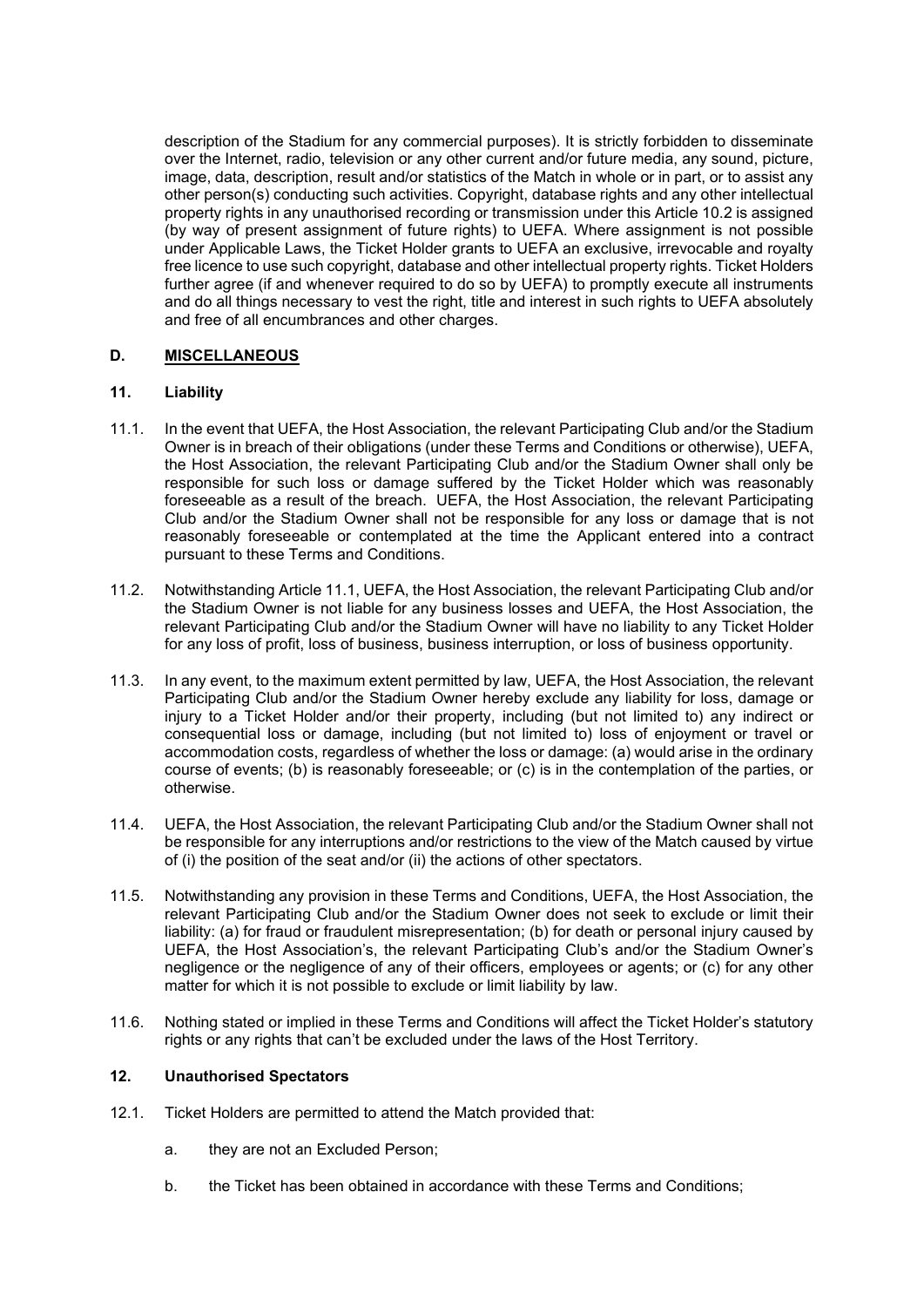- c. they comply with any and all entry requirements and/or acknowledgements (including any epidemiological acknowledgements, if required) in the context of COVID-19, as notified to them and/or the Successful Applicant by UEFA;
- d. where required, they have obtained a valid VISA from the Host Territory; and
- e. where the Ticket Holder travels to the Host Territory, they have complied with any requirements which are in place regarding entry into the Host Territory (including but not limited to any travel and entry requirements imposed under applicable laws and/or otherwise in the context of COVID-19)

For the avoidance of doubt, UEFA shall not be liable for any loss or damage suffered by a Ticket Holder should they fail to comply with the provisions of this Article [12.1](#page-13-1) and/or, where required, fail to obtain the necessary documents.

- 12.2. For the purpose of this Article [12.1,](#page-13-1)"Excluded Person" means any person:
	- a. banned by the Host Association and/or Participating Club from membership of the fan club for the national football team (or banned from any equivalent official supporters' club by a football governing body in any jurisdiction in the World);
	- b. subject to a football banning order pursuant to a conviction under the Laws of the Host City and/or Host Territory;
	- c. banned by UEFA, FIFA, the relevant Participating Club, any football governing body or otherwise, from travelling to or attending an association football match;
	- d. banned by UEFA, the relevant Participating Club, the Host Association and/or the Stadium Owner from attending events at the Stadium;
	- e. who is deemed by the participating teams in the Match to be a person to whom Tickets should not be allocated (including, but not limited to, persons who have been issued with a stadium ban by the respective participating teams); and/or
	- f. who has breached or is in breach of these Terms and Conditions.

## <span id="page-14-0"></span>**13. Privacy**

- 13.1. UEFA, acting as data controller, collects and processes personal data for the following three purposes: for organisational and security purposes related to the Match and safety or sanitary measures in the context of COVID-19 (Article [13.2\)](#page-14-1), for the purposes of the Ticket sales (Article [13.3\)](#page-15-0) and/or for commercial purposes (Article [13.4\)](#page-15-1).
- <span id="page-14-1"></span>13.2. UEFA collects and processes the Applicant's following personal data for the purpose of processing the application for Tickets and carrying out any access check procedure or other necessary screening: identification data such as title, surname/first name(s), date of birth, place of birth, country of residence and passport/ID issued by country name, (if applicable) Participating Club Member number, mobile telephone number, email address, passport / ID number, contact details such as complete postal address. UEFA collects and processes the Guest's following personal data for the purpose of processing the application for Tickets and carrying out any access check procedure or other necessary screening: identification data such as surname/first name(s), date of birth, (if applicable) Participating Club Member number, passport/ID issued by country name and passport/ ID number. Where Tickets are remitted by virtue of electronic "mobile phone tickets", Ticket Holders are subsequently requested to provide the following personal data when downloading the App: surname, first name, email address, mobile telephone number, date of birth, passport/ID issued by country name, title and ID/passport number. Where the Successful Applicant is required to collect Tickets in accordance with Article [6.3](#page-8-0) or [6.4,](#page-9-0) UEFA collects and processes the Successful Applicant's following personal data for the purpose of Ticket collection procedures and confirmation of the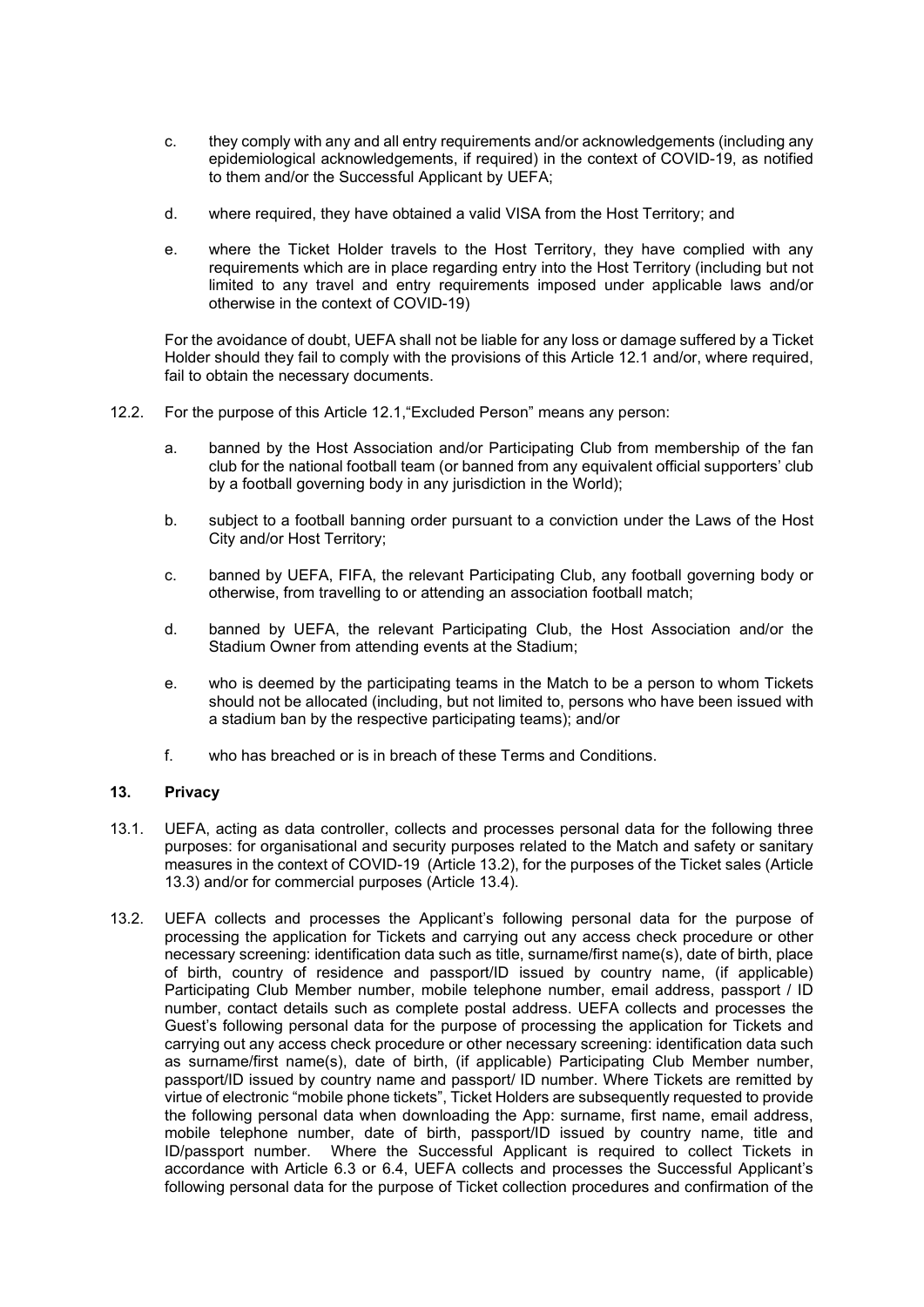successful remittance of the relevant Ticket(s): photograph. All such personal data is collected and processed for the purpose of processing the Requests as well as for the purposes of identification, security and sanitary measures related to the Match.

Personal data is required and is necessary for the performance of the contract entered into between UEFA and the Successful Applicant, including for determining eligibility of persons interested in purchasing Ticket(s) and ensuring Tickets are delivered to the right individual as well as for the legitimate interest of guaranteeing an effective security system and a safe environment inside and around the Stadium, as well as to combat the unlawful sale of Tickets.

<span id="page-15-0"></span>13.3. UEFA collects and processes the Applicant's personal data for the purpose of selling and issuing the Tickets: identification data such as first name(s), surname, (if applicable) Participating Club Member number, contact details such as postal address, email address and payment details such as credit card details (if applicable) which will be only used for the purchase of Ticket(s) following their allocation, in accordance with these Terms and Conditions), for the purpose of invoicing and delivery of the Tickets.

Personal data is required and is necessary for the performance of the contract entered into between UEFA and the Successful Applicant and any subsequent steps following a successful Ticket allocation.

<span id="page-15-1"></span>13.4. Provided that consent has been given by the Applicant in the Request, personal data regarding surname, first name(s) and email address will be collected and processed by UEFA to provide the Applicant by electronic means with information and publicity on UEFA's products, services, commercial activities and events.

If the Applicant does not wish to receive, or no longer wishes to receive any offers and information from UEFA, they can opt-out directly in their account.

- 13.5. UEFA is subject to applicable data protection laws when collecting and processing personal data. Personal data submitted by the Applicant to UEFA will be stored and processed via the Ticket Portal in accordance with these Terms and Conditions, the [Privacy Notification](https://ticketingdocs.page.link/UCLF22-GP_Privacy_Notification_ENG) and the UEFA Privacy Policy set out at [http://www.uefa.com/privacypolicy/index.html.](http://www.uefa.com/privacypolicy/index.html)
- 13.6. UEFA uses the following categories of third-party recipients and may transfer personal data to these recipients for the sole purpose of the performance of their activities:
	- a) technical service providers which help to maintain the security and performance of the Ticket Portal and the App;
	- b) service providers which help to issue and deliver the Tickets;
	- c) for Participating Club Allocation Tickets (if applicable), the relevant Participating Club to the extent necessary for such Participating Club to ensure compliance with and subsequent enforcement of its Participating Club Allocation Rules;
	- d) the Host Association; and
	- e) the Stadium Owner, Stadium security and access service providers and any such other providers which help to organise the Match and maintain safety and security.

The transfer of personal data to the relevant public authorities, based on legal provisions and obligations, for the purpose of safety, security and sanitary measures and law enforcement related to the Match, is reserved.

- 13.7. The personal data of Applicants, Ticket Holders and Guests provided to UEFA pursuant to these Terms and Conditions is only collected and processed by UEFA for no longer than is necessary for the purposes described in Articles [13.2,](#page-14-1) [13.3](#page-15-0) and [13.4,](#page-15-1) unless the use of such personal data is further required for ongoing administrative or judicial proceedings relating to the Match or, where necessary, for preventing or detecting unlawful actions.
- 13.8. UEFA will implement appropriate safeguards in the event of a transfer of personal data to the parties identified above located in a country which does not ensure an adequate level of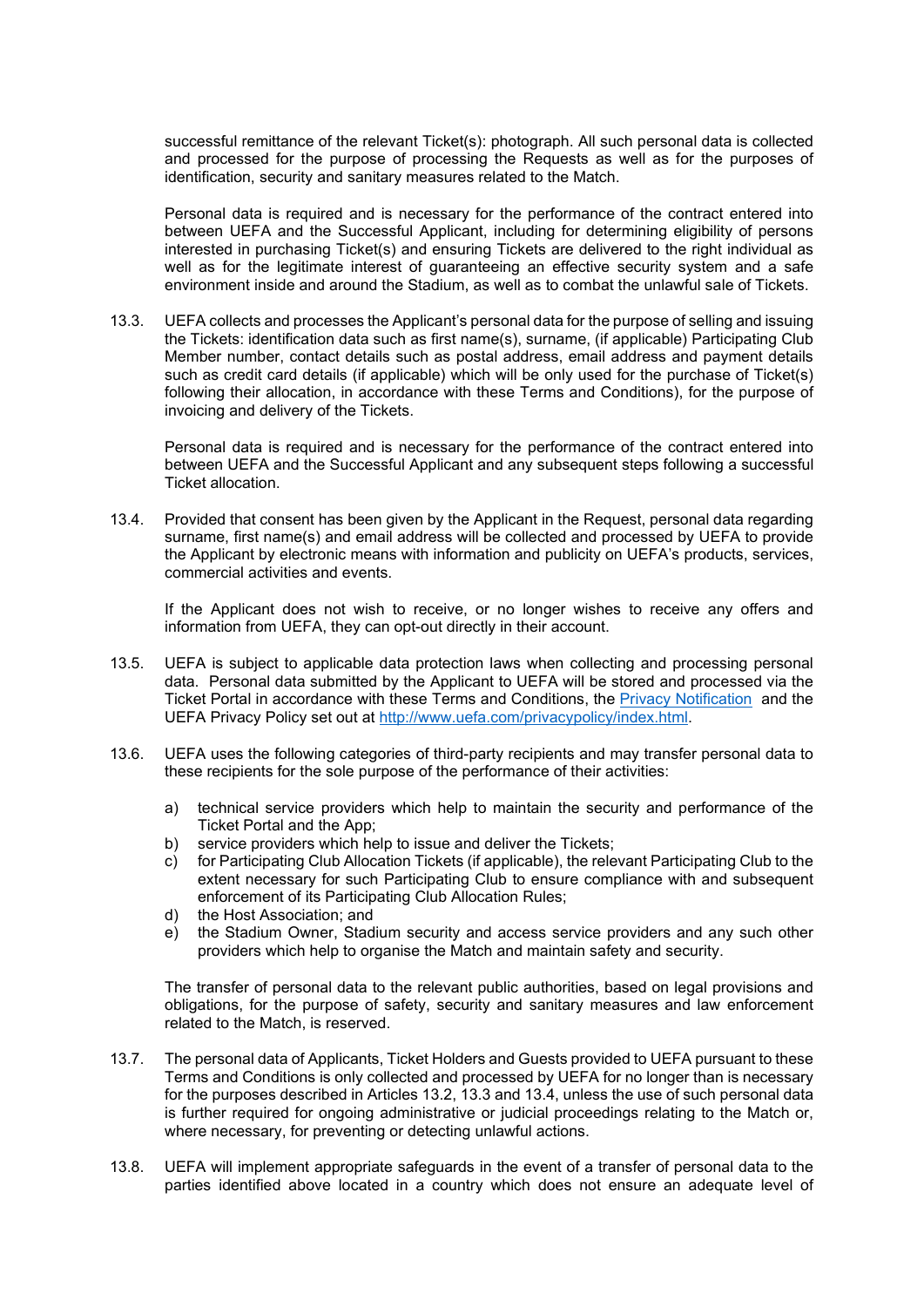protection within the meaning of applicable data protection laws. To learn more about those safeguards, please contact us at: [privacy@uefa.ch.](mailto:privacy@uefa.ch)

- 13.9. Applicants, Ticket Holders and Guests have the right to request access to or information about the personal data related to them which are processed by UEFA. They can access, update and/or request the deletion, restriction, rectification and/or receipt of their personal data in accordance with the applicable data protection legislation. Any requests relating thereto shall be sent via [https://support.tickets-uclfinal.uefa.com/hc/en-us/requests/new.](https://support.tickets-uclfinal.uefa.com/hc/en-us/requests/new) To do so, UEFA may require any Ticket Holder to provide verification of their identity. UEFA may refuse, restrict or defer a request where a formal enactment so provides, where this is required to protect the overriding interests of third parties and/or where its own overriding interests so require or where requests are manifestly unfounded or excessive and where UEFA has the right to do so under the applicable law on data protection (for example, where another legal justification for processing applies). Ticket Holders, Applicants and Guests have the right to file a privacy complaint with their local supervisory authority. The list of relevant local Data Protection Supervisory Authorities in the European Union is available [here.](https://edpb.europa.eu/about-edpb/board/members_en) Where an Applicant, Ticket Holder and/or Guest objects to how UEFA process their personal data, UEFA may be unable to allow such individual to purchase a Ticket and/or attend the Match.
- 13.10. Each Applicant accepts and acknowledges that they have understood how UEFA will process their personal data under this Article 13 and, where consent is required under applicable data protection laws, consents to the processing of their personal data as detailed herein. Each Applicant also confirms that they are authorised by each Ticket Holder to disclose the personal data of their Ticket Holder(s) to UEFA for the purposes detailed hereunder and, where consent is required under applicable data protection laws, has obtained each Ticket Holder's consent to the processing of their personal data as detailed herein.

## **14. Unforeseen Circumstances**

- 14.1. UEFA, the Host Association and/or the Stadium Owner reserve the right to make alterations to the time, date and location of the Match due to unforeseen extraordinary circumstances: force majeure, safety and/or security reasons or other decisions (including in the context of COVID-19) made by any competent authority which have a major impact on the Match being played at the Stadium.
- 14.2. In the event of cancellation, abandonment, postponement or replaying of the Match, or in the event that the Match is played behind closed doors or with a reduced Stadium capacity, the Successful Applicant will be bound by the Refund Policy in respect of any refunds of the Tickets purchased by the Successful Applicant provided however that:
	- a. any refunds may be made only to the Successful Applicant (and not to the Ticket Holder) and only up to the Purchase Price paid by such Successful Applicant for the Ticket(s), and shall not, for the avoidance of doubt, entitle the Applicant to a refund of any costs and expenses incurred by the Successful Applicant or Guest(s) in relation to travel or accommodation; and
	- b. subject to the foregoing and Article [11,](#page-13-2) UEFA, the Host Association, the relevant Participating Club and/or the Stadium Owner will not have any liability to the Successful Applicant or any Guest or Ticket Holder on account of any such cancellation, abandonment, postponement, replay playing of the Match behind closed doors, reduced Stadium capacity or other failure or deficiency in the conduct of the Match.

### **15. Severability and Amendment**

15.1. UEFA reserves the right to change these Terms and Conditions if necessary to ensure proper and safe staging of the 2022 UEFA Champions League™ Final. UEFA will notify each Applicant of such changes via an email sent to the address indicated by the Applicant in the Request and the Applicant will have the choice to consent to such changes or to withdraw their application or